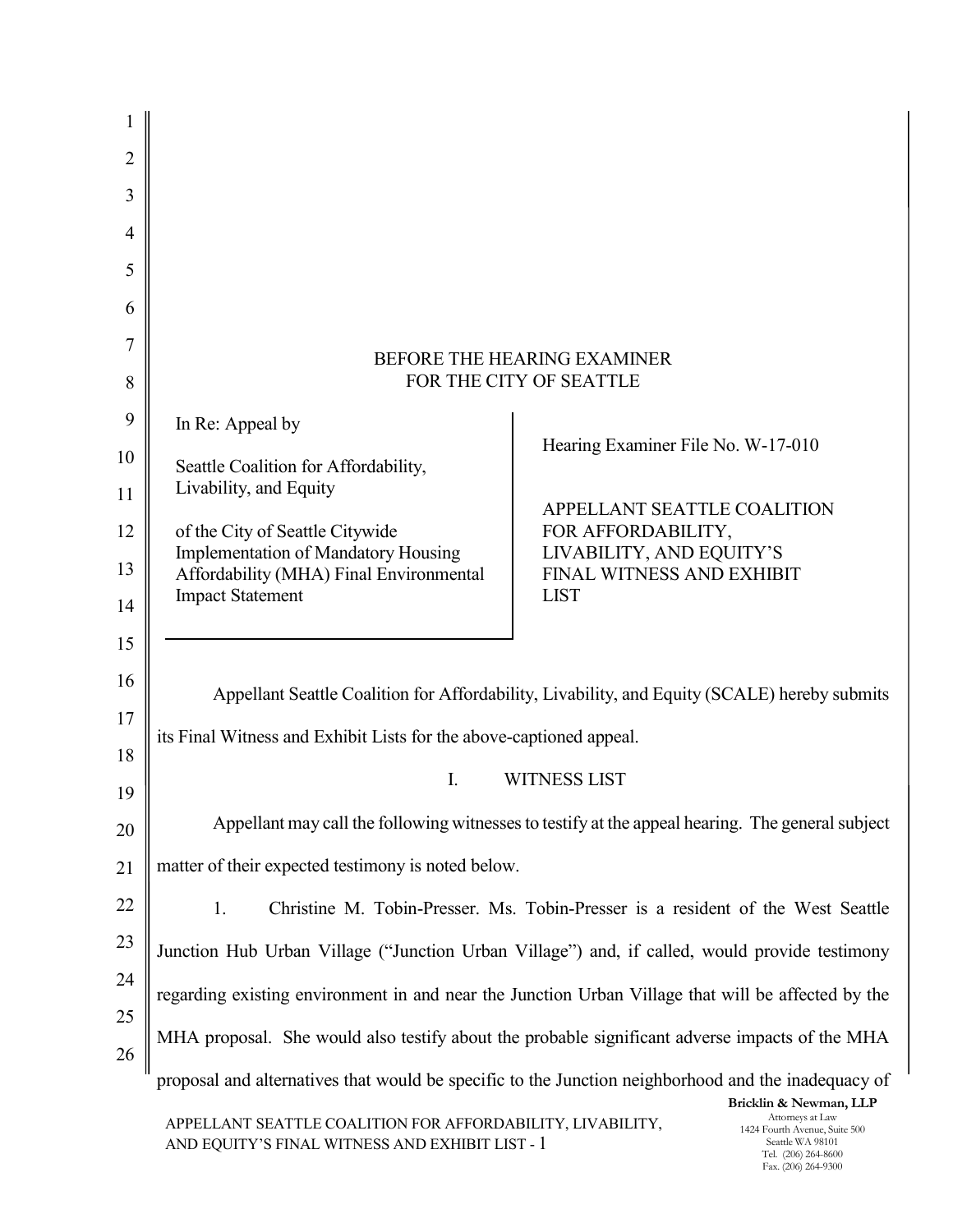| 1                   | the disclosure and analysis of those impacts in the MHA EIS. Ms. Tobin-Presser would also testify       |
|---------------------|---------------------------------------------------------------------------------------------------------|
| $\overline{2}$      | as to matters relating to inconsistency of the MHA proposal with the current Comprehensive Plan and     |
| 3                   | Neighborhood Plans, the City's process for amending the Comprehensive Plan, and the proposed            |
| $\overline{4}$<br>5 | amendments to the Comprehensive Plan. Ms. Tobin-Presser would also testify as to matters relating       |
| 6                   | to inadequacy of the MHA EIS disclosure and analysis of inconsistencies of the MHA proposal with        |
| $\overline{7}$      | the current Comprehensive Plan and Neighborhood Plans and the failure of the MHA EIS to conduct         |
| 8                   | a proper alternatives analysis for the proposed amendments to the Comprehensive Plan. Estimated         |
| 9                   | time: $1\frac{1}{2}$ hours.                                                                             |
| 10                  | 2.<br>Thomas Malone. Mr. Malone is a resident of Ballard. Mr. Malone would provide                      |
| 11                  | testimony with respect to the process for planning and zoning in Ballard and how that is relevant to    |
| 12<br>13            | the current analysis and approach to mitigating the probable significant adverse impacts of the MHA     |
| 14                  | proposal and alternatives and the inadequacy of the disclosure and analysis of those impacts and the    |
| 15                  | alternatives analysis in the MHA EIS. Estimated Time: 20 minutes                                        |
| 16                  | Kim Barnes. Ms. Barnes is a resident of Westwood-Highland Park and, if called,<br>3.                    |
| 17                  | would provide testimony regarding the existing environment in and near the Westwood-Highland Park       |
| 18                  | Residential Urban Village that would be affected by the proposal. Ms. Barnes would also testify about   |
| 19                  | the probable significant adverse impacts of the MHA proposal and alternatives that would be specific    |
| 20<br>21            | to the Westwood-Highland Park neighborhood and the inadequacy of the disclosure and analysis of         |
| 22                  | those impacts and the alternatives analysis in the MHA EIS. Estimated time: 30 minutes.                 |
| 23                  | Gregory Hill. Mr. Hill is a resident Wallingford. Mr. Hill will provide testimony<br>4.                 |
| 24                  | regarding the existing environment in and near the Wallingford neighborhood that would be affected      |
| 25                  | by the proposal. He would also testify as to matters relating to the failure to analyze the consistency |
| 26                  | and/or inconsistency of the MHA proposal with the current Comprehensive Plan and the Wallingford        |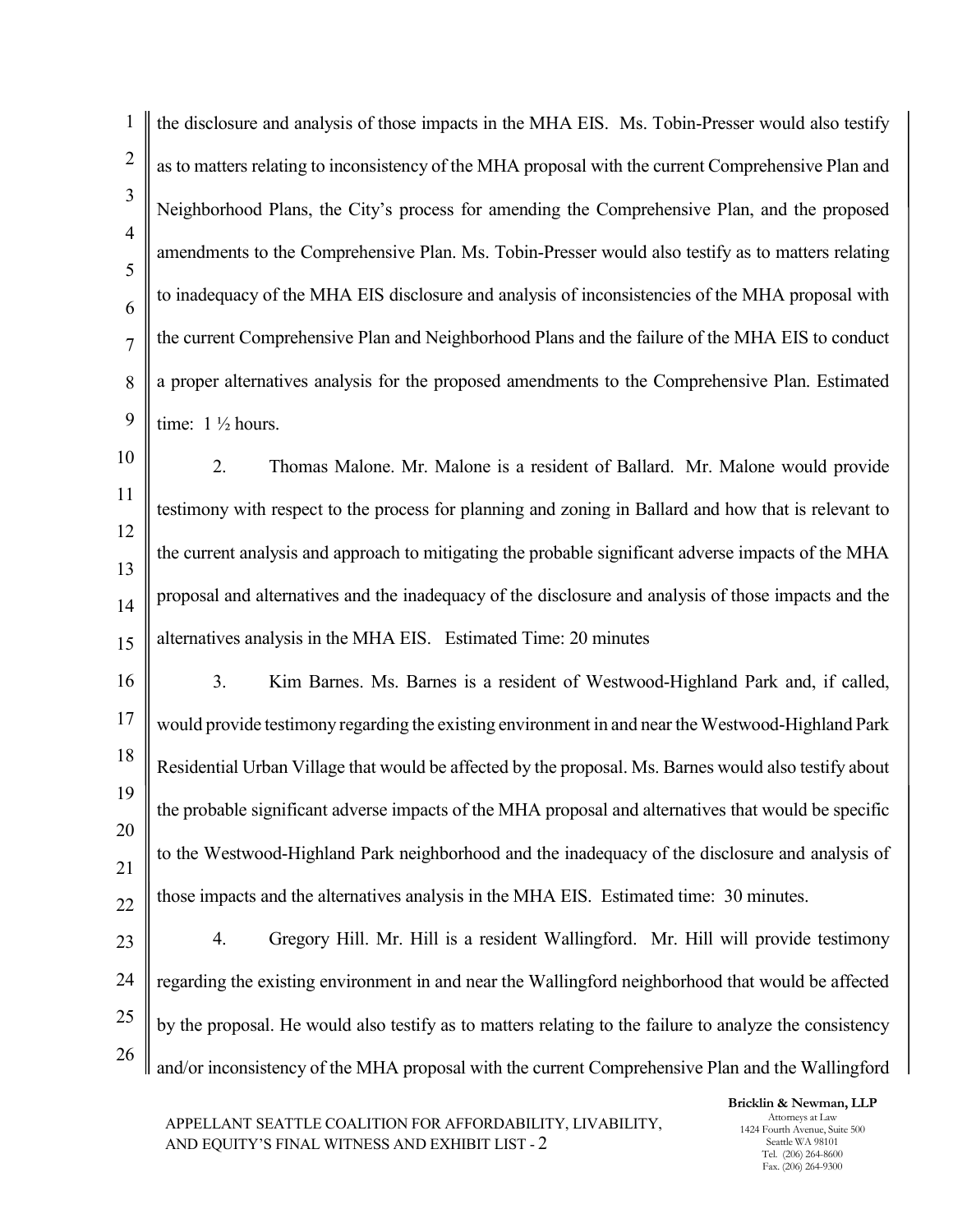1 2 3 4 5 6 7 8 9 10 11 12 13 14 15 16 17 18 19 20 21 22 23 24 25 26 Neighborhood Plan. He will also testify about the probable significant adverse impacts of the MHA proposal and alternatives that would be specific to the Wallingford Neighborhood and the inadequacy of the disclosure and analysis of those impacts and the alternatives analysis in the MHA EIS. Estimated time: 40 minutes. 5. Jennifer Scarlett. Ms. Scarlett is a resident of the South Park neighborhood and would provide testimony regarding the existing environment in and near the South Park Residential Urban Village that would be affected by the proposal. Ms. Scarlett would also testify about the probable significant adverse impacts of the MHA proposal and alternatives that would be specific to the South Park Neighborhood and the inadequacy of the disclosure and analysis of those impacts and the alternatives analysis in the MHA EIS. Estimated time: 20 minutes. 6. Rosario Maria Medina. Ms. Medina is a resident of the Georgetown neighborhood and would provide testimony regarding the existing environment in and near the Georgetown that would be affected by the proposal. Ms. Medina would also testify about the probable public process for the MHA proposal and the MHA EIS as it relates to Georgetown residents. Estimated time: 20 minutes. 7. James Rasmussen. James Rasmussen is a member of the Duwamish Tribe and would testify about the inadequacy of the disclosure and analysis of environmental issues facing the neighborhoods within the study area along the Duwamish River. Estimated time: 20 minutes. 8. Bonnie Williams. Ms. Williams is a resident of the Wallingford neighborhood and would provide testimony regarding the existing environment in and near the Wallingford Residential Urban Village that would be affected by the proposal. Ms. Williams would also testify about the probable significant adverse impacts of the MHA proposal and alternatives that would be specific to the Wallingford neighborhood and the inadequacy of the disclosure and analysis of those impacts and the alternatives analysis in the MHA EIS. Estimated time: 20 minutes.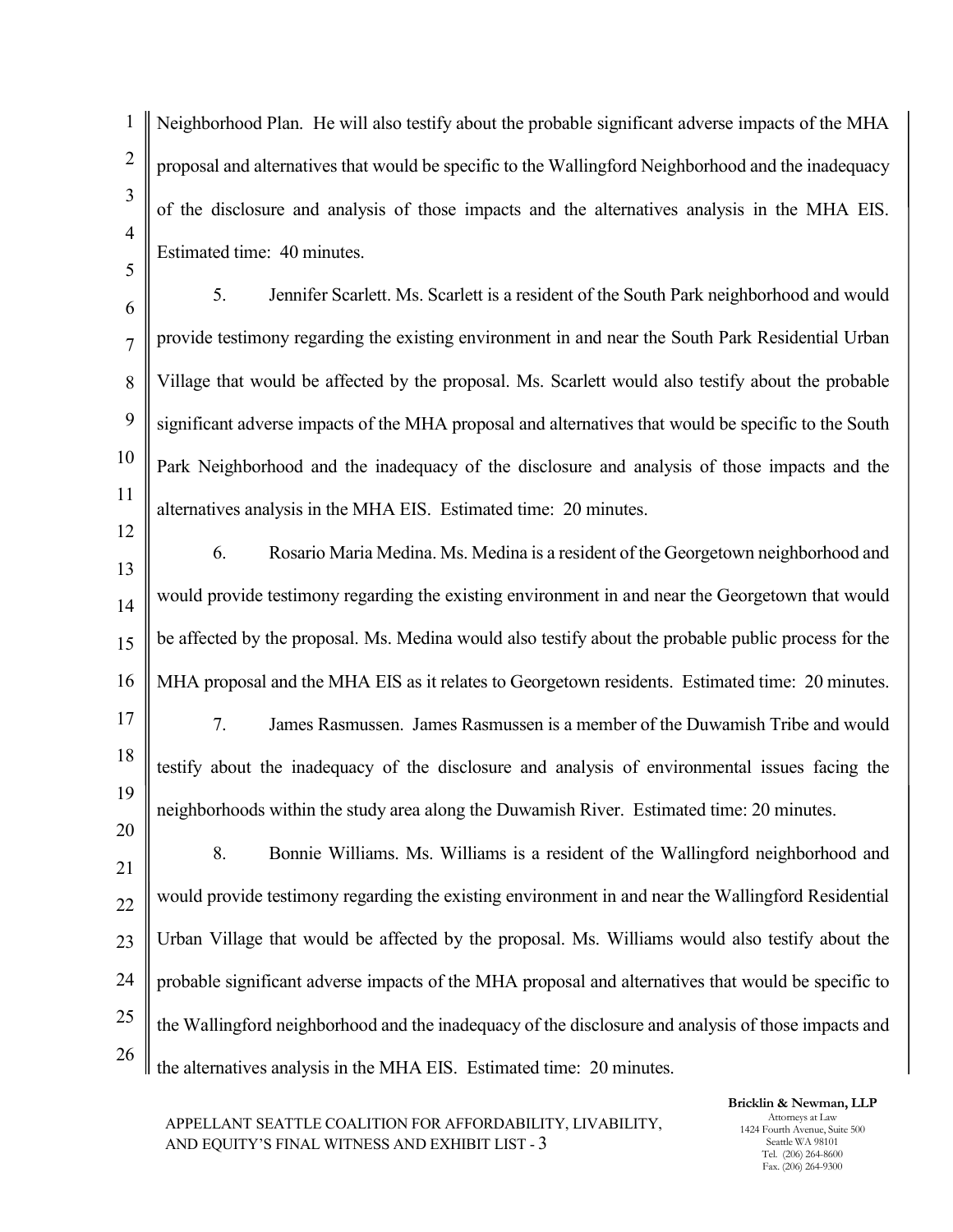1 2 3 4 5 6 7 8 9 10 11 12 13 14 15 16 17 18 19 20 21 22 23 24 25 26 9. Philip Tavel. Mr. Tavel is a resident of the Morgan Junction neighborhood and would provide testimony regarding the existing environment in and near the Morgan Junction Residential Urban Village that would be affected by the MHA proposal. Mr. Tavel would also testify about the probable significant adverse impacts of the MHA proposal and alternatives that would be specific to the Morgan Junction neighborhood and the inadequacy of the disclosure and analysis of those impacts and the alternatives analysis in the MHA EIS. Estimated time: 20 minutes. 10. Mira Latoszek. Ms. Latoszek is a resident of the Beacon Hill neighborhood and would provide testimony regarding the existing environment in and near the North Beacon Hill Urban Village that would be affected by the proposal. She would also testify as to matters relating to the failure to analyze the consistency and/or inconsistency of the MHA proposal with the current Comprehensive Plan and the Beacon Hill Neighborhood Plan. Ms. Latoszek would also testify about the probable significant adverse impacts of the MHA proposal and alternatives that would be specific to the Beacon Hill neighborhood and the inadequacy of the disclosure and analysis of those impacts and the alternatives analysis in the MHA EIS. Estimated time: 20 minutes. 11. Talis Abolins. Mr. Abolins is a resident of the North Rainier neighborhood and, if called, would provide testimony regarding the existing environment in and near the North Rainier Urban Village that would be affected by the proposal. He would also testify as to matters relating to the failure to analyze the consistency and/or inconsistency of the MHA proposal with the current Comprehensive Plan and the North Rainier Neighborhood Plan. Mr. Abolins would also testify about the probable significant adverse impacts of the MHA proposal and alternatives that would be specific to the North Rainier neighborhood and the inadequacy of the disclosure and analysis of those impacts and the alternatives analysis in the MHA EIS. Estimated time: 20 minutes.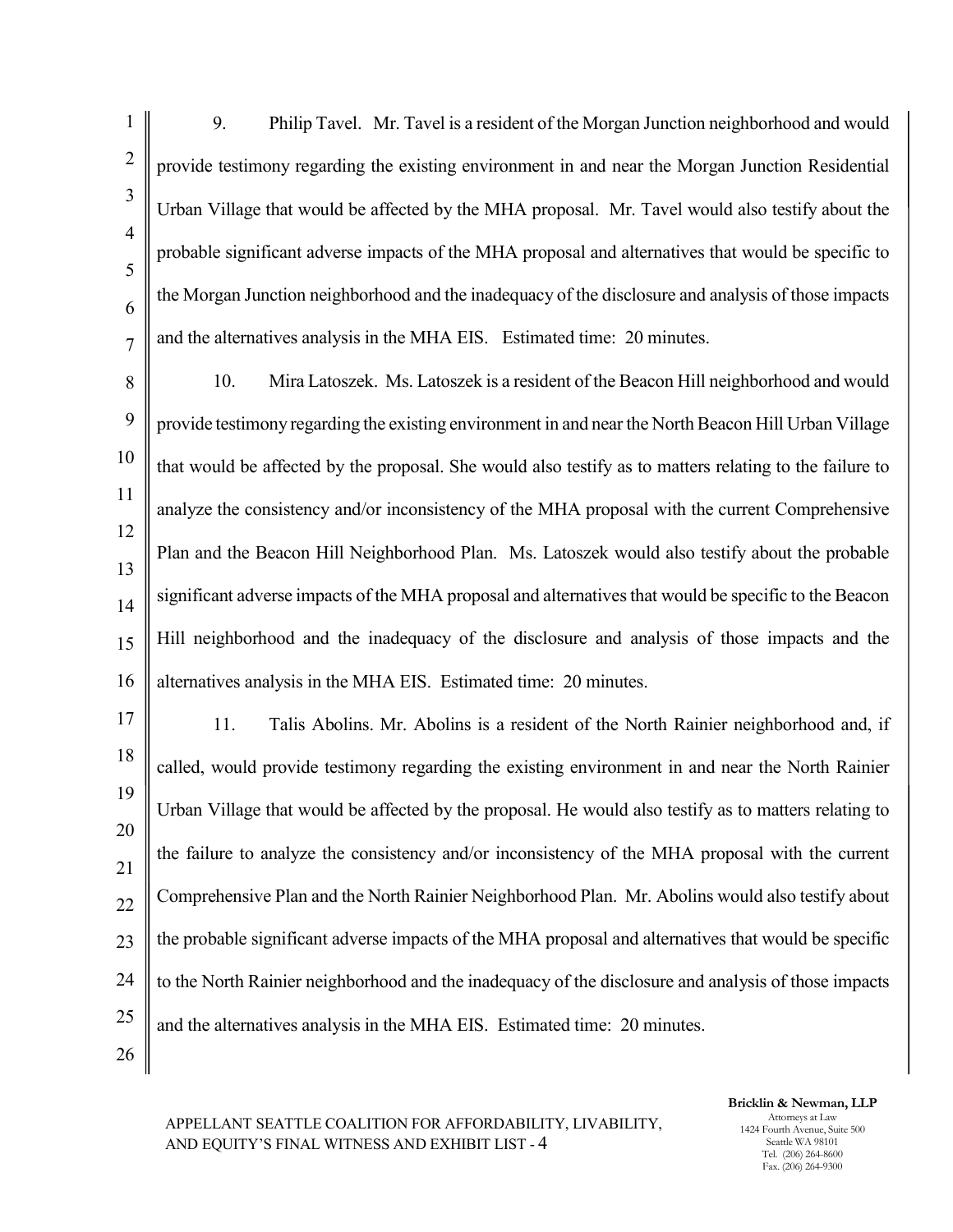1 2 3 4 5 6 7 8 9 10 11 12 13 14 15 16 17 18 19 20 21 22 23 24 25 26 12. Bill Bradburd. Mr. Bradburd would provide testimony regarding the existing environment in and near the 23<sup>rd</sup> and Union-Jackson Urban Village that would be affected by the proposal. Mr. Bradburd would also testify about the probable significant adverse impacts of the MHA proposal and alternatives that would be specific to the Central District neighborhood and the inadequacy of the disclosure and analysis of those impacts and the alternatives analysis in the MHA EIS. Estimated time: 20 minutes. 13. Denise Derr. If called, Ms. Derr would provide testimony regarding the existing environment in and near the Upper Queen Anne Urban Village that would be affected by the proposal. Ms. Derr would also testify about the probable significant adverse impacts of the MHA proposal and alternatives that would be specific to the Queen Anne neighborhood and the inadequacy of the disclosure and analysis of those impacts and the alternatives analysis in the MHA EIS. Estimated time: 20 minutes. 14. Dara Ayres. Ms. Ayres will provide testimony regarding the existing environment in and near the Madison Miller Urban Village that would be affected by the proposal. Mr. Harwell would also testify about the probable significant adverse impacts related to displacement of the MHA proposal and alternatives that would be specific to displacement in the Madison Miller neighborhood and the inadequacy of the disclosure and analysis of those impacts and the alternatives analysis in the MHA EIS. Estimated time: 20 minutes. 15. Judith Bendich. Ms. Bendich is a resident of the Ravenna-Cowen neighborhood. Ms. Bendich would provide testimony with respect to the existing environment in and near the Roosevelt Urban Village that would be affected by the proposal. Ms. Bendich would also testify about the probable significant adverse impacts of the MHA proposal and alternatives that would be specific to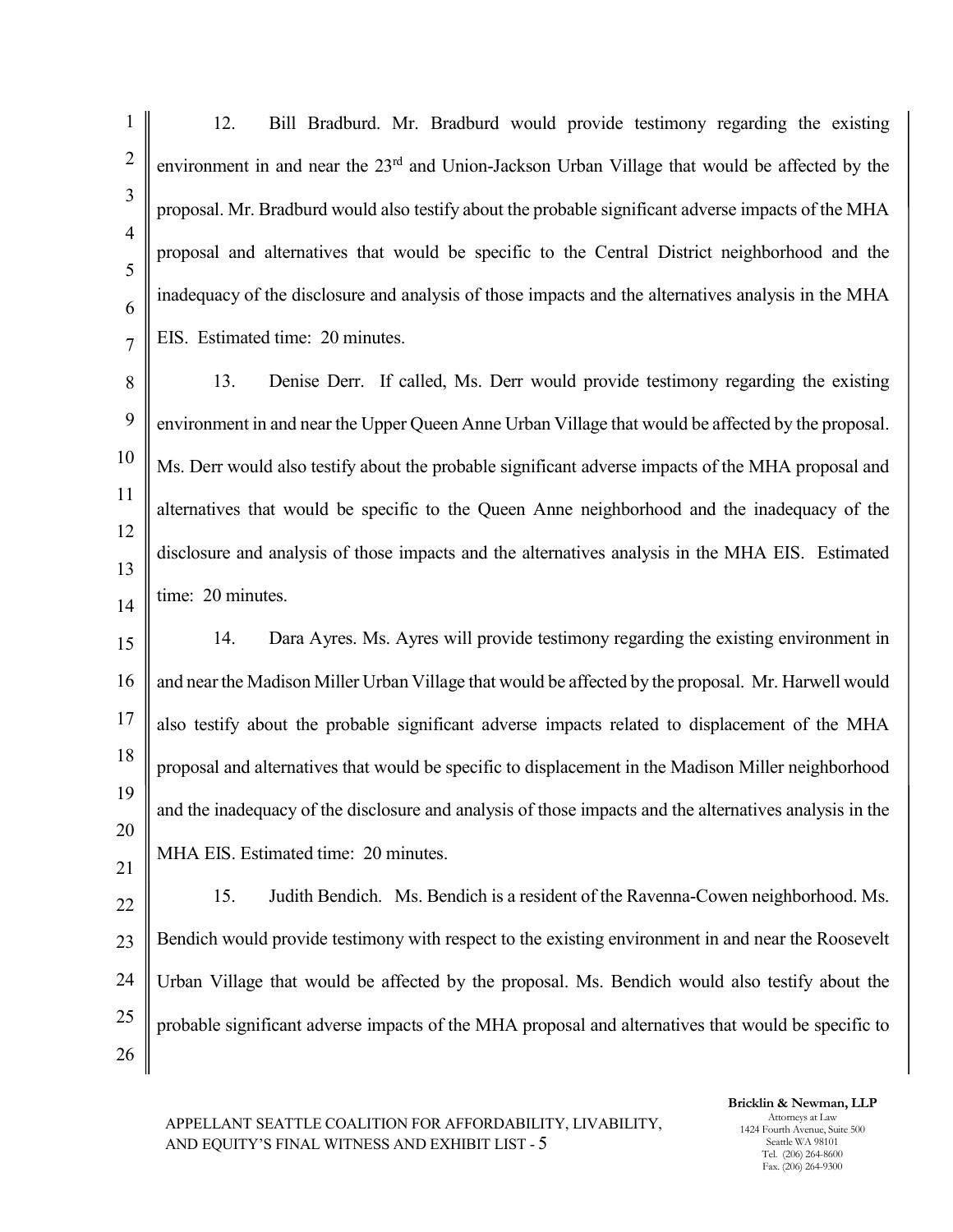2 3

1

the Ravenna–Cowen and Roosevelt neighborhoods and the inadequacy of the disclosure and analysis of those impacts and the alternatives analysis in the MHA EIS. Estimated Time: 20 minutes.

4 5 6 7 8 9 10 11 12 13 14 15 16. Maria Batayola, Owner of Jump Start (organizational development services). Ms. Batayola has B.A. in Political Science and in Theatre from the University of Washington, and an M.A. from City University LIOS. Ms. Batayola maintains a family home in the Beacon Hill community, where she resided for decades. She has remained active in Beacon Hill and the surrounding community through volunteer, community development and environmental justice activities, including the Beacon Hill Council, Filipino Community Center, the Beacon Hill Merchants Association, Seattle's Race and Social Justice Cabinet, the Community Coalition on Environmental Justice (co-founder), Co-Founder, Asian Pacific Islander Community Candidates Forum. She may be called as a fact witness and expert on issues relating to those portions of the FEIS which relate to environmental conditions in the Beacon Hill and surrounding communities, environmental justice, community health, gentrification and displacement. Estimated Time: 60 minutes.

16 17 18 19 20 21 17. David Moehring. Mr. Moehring is an architect and a resident and Land Use Committee chair of the Magnolia Community Council. If called, Mr. Moehring would provide testimony with respect to the inadequacy of the MHA FEIS compared to other recent studies completed in Seattle, as well as the areas of Seattle where the impacts of height, bulk and scale have not been adequately considered. Estimated Time: 45 minutes.

22 23 24 18. Rick McLaughlin. Mr. McCaughlin was involved with the U District Urban Design Framework and the University District upzone and will testify about the process and how it compares to the process for the MHA and the MHA FEIS. Estimated Time: 60 minutes.

25

26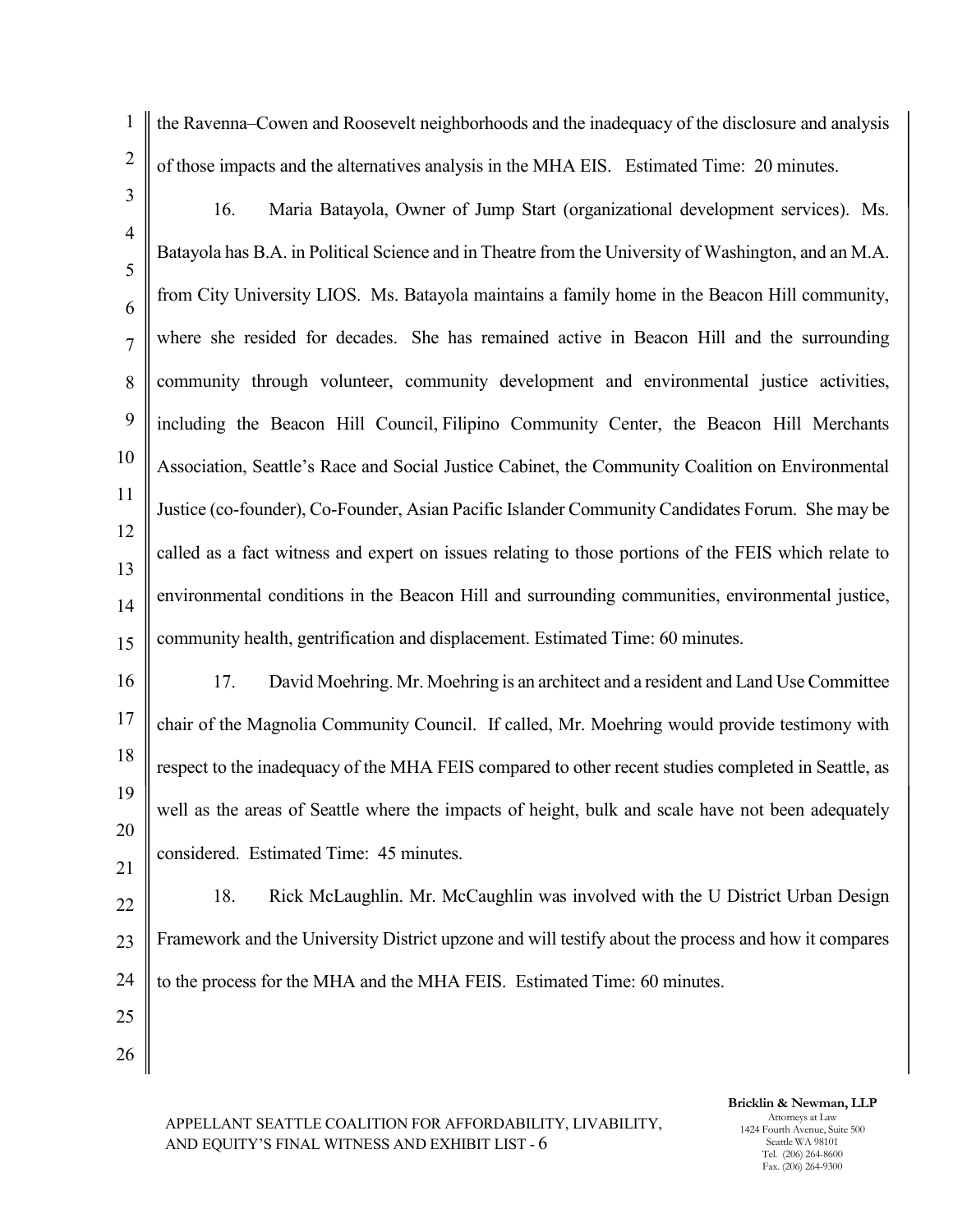- 1 2 3 4 19. Thomas Veith. Mr.Veith will testify about historic structures in the Wallingford community and the inadequacy of the MHA EIS disclosure and analysis of historic resources. Estimated Time: one hour.
- 5 6 7 8 9 20. Eugenia Woo, Historic Seattle. Eugenia Woo is the Director of Preservation Services for Historic Seattle in Seattle, Washington. Ms. Woo will testify as an expert witness about alternatives, the impacts of the MHA proposal on historic resources, and the inadequacy of the MHA EIS disclosure and analysis associated with historic resource impacts and mitigation. Ms. Woo's Curriculum Vitae is included in Appellant's exhibit list. Estimated Time: one hour.
- 10 11 12 13 21. William Reid, Principal, PNW Economics. Mr. Reid will testify as an expert about the inadequacy of the MHA EIS disclosure and analysis associated with housing impacts. Mr. Reid's Curriculum Vitae is included in Appellant's exhibit list. Estimated Time: one hour.
- 14 15 16 17 18 22. Davidya Kasperzyk, AIA, Senior Consultant, Architecture, Urban Design and Bioregional Planning at Parametrix. Mr. Kasperzyk is an architect and will tesify as an expert about the inadequacy of the MHA EIS disclosure and analysis associated with historic; open space; and height, bulk, and scale impacts. Mr. Kasperzyk's Curriculum Vitae is included in Appellant's exhibit list. Estimated Time: 1 ½ hours.
- 19 20 21 22 23 23. Jeff Richardson, University of Washington School of Environmental and Forest Sciences Post-Doctoral Researcher. Dr. Richardson is a remote sensing and tree canopy assessment expert, and will testify regarding the City's tree canopy assessments. Mr. Richardson's Curriculum Vitae is included in Appellant's exhibit list. Estimated Time: 45 minutes.
- 24 25 26 24. Michael Oxman. Mr. Oxman is a licensed arborist and will testify as an expert witness regarding the City's past history of and future ability to mitigate for impacts on trees and tree canopy. Mr. Oxman's Curriculum Vitae is included in Appellant's exhibit list. Estimated Time: 30 minutes.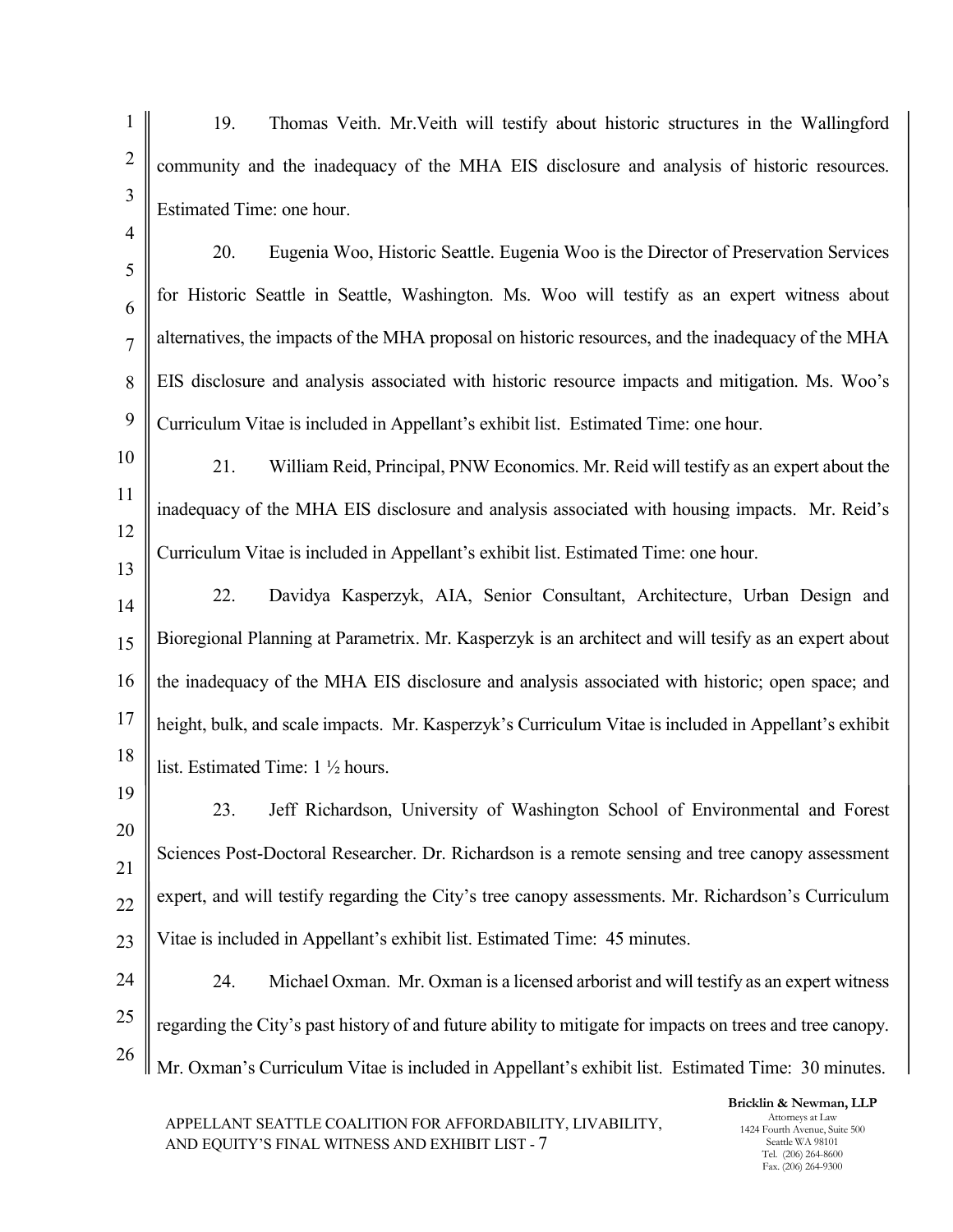1 2 3 4 5 6 7 8 9 10 11 12 13 14 15 16 17 18 19 20 21 22 23 24 25 26 25. Steve Zemke. Mr. Zemke resides in the City of Seattle and serves on the City's Urban Forestry Commission. He will testify concerning the City's history of policies and ordinances regarding conservation of trees and tree canopy, and the City's process for updating those policies and ordinances. Estimated Time: 30 minutes. 26. Spencer Howard, Northwest Vernacular. Mr. Howard is a Historic Preservationist, who co-founded Northwest Vernacular, Inc., in 2017, after spending 14 years as a partner at Artifacts Consulting, Inc. Mr. Howard has a MS in Historic Preservation from the University of Oregon (2001), with a concentration in preservation technology and design. He also has a BA in German and Spanish from the University of Oregon (1999). Mr. Howard may be called to testify on the City's historic and cultural resources, including the Mount Baker Park Addition near the North Rainier Urban Village, and the extent to which the City failed to adequately analyze those resources in the MHA EIS and failed to consider alternatives that would reduce harm to those resources. Mr. Howard's Curriculum Vitae is included in Appellant's exhibit list. Estimated Time: 45 minutes. 27. Peter Steinbrueck, Steinbrueck Urban Strategies. Mr. Steinbrueck will testify as an expert witness about the Steinbrueck Urban Strategies Seattle 2035 Urban Village Study (August 2015), which is listed as an exhibit below. He will testify about the inadequacy of the MHA EIS disclosure and analysis of alternatives and impacts relevant to land use impacts and relevant to the Urban Village Study. He will also testify about the history of neighborhood planning and comprehensive planning to the extent that it is relevant to the MHA proposal and the inadequacy of the MHA EIS disclosure and analysis of land use impacts. Mr. Steinbrueck's Curriculum Vitae is included in Appellant's exhibit list. Estimated Time: 45 minutes. 28. Witnesses named by other parties in this matter.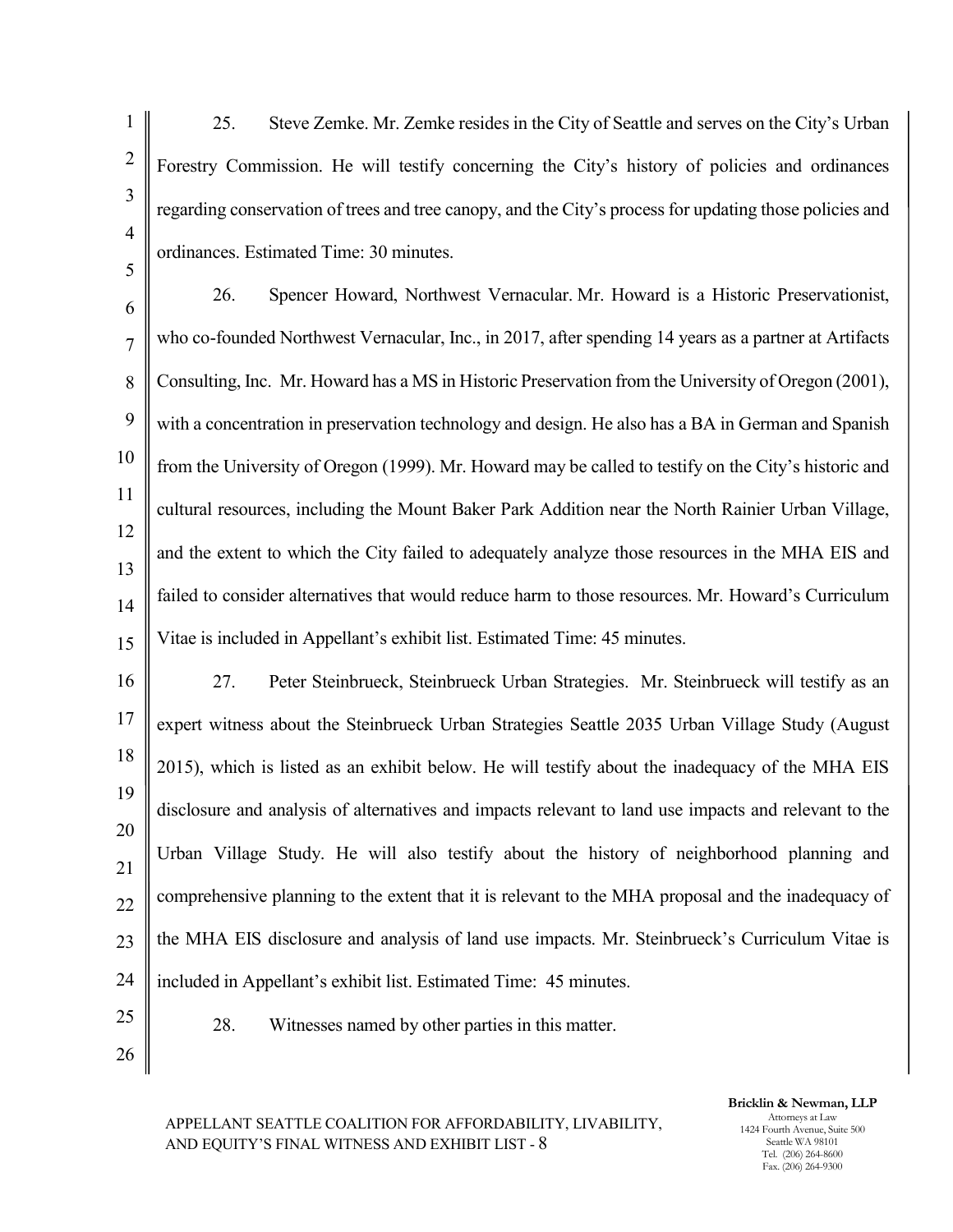| $\mathbf{1}$   | Appellant reserves the right to call any witness identified by any other party, to call additional       |  |  |  |  |
|----------------|----------------------------------------------------------------------------------------------------------|--|--|--|--|
| $\overline{2}$ | rebuttal witnesses, to call additional witnesses to the extent that it is allowed by the City of Seattle |  |  |  |  |
| 3              | Hearing Examiner Rules, and to call substitute witnesses if any of the witnesses identified above        |  |  |  |  |
| $\overline{4}$ | become unavailable.                                                                                      |  |  |  |  |
| 5<br>6         | II.<br><b>EXHIBIT LIST</b>                                                                               |  |  |  |  |
| 7              | Appellant identifies the following exhibits it may use at the hearing in this matter:                    |  |  |  |  |
| 8              | Seattle City Council Bill 119184, including Attachments 1 and 2, summary and fiscal<br>1.                |  |  |  |  |
| 9              | note, and Director's Report.                                                                             |  |  |  |  |
| 10             | 2.<br>Draft Environmental Impact Statement for Seattle Citywide Implementation of                        |  |  |  |  |
| 11             | Mandatory Housing Affordability (MHA), June 8, 3017.                                                     |  |  |  |  |
| 12             |                                                                                                          |  |  |  |  |
| 13             | 3.<br>Final Environmental Impact Statement for Seattle Citywide Implementation of                        |  |  |  |  |
| 14             | Mandatory Housing Affordability (MHA), November 9, 2017.                                                 |  |  |  |  |
| 15             | Director's Report, Mandatory Housing Affordability for Residential Development<br>4.                     |  |  |  |  |
| 16             | Legislation (May, 2016).                                                                                 |  |  |  |  |
| 17             | 5.<br>Neighborhood<br>Historic<br>Inventories<br>Seattle's<br>website.<br>on                             |  |  |  |  |
| 18             | https://historicseattle.org/neighborhood-inventories/                                                    |  |  |  |  |
| 19             | 6.<br>MHA Affordable Housing Production Model Summary (Nov., 2016).                                      |  |  |  |  |
| 20             | 7.<br>SDCI Permit Data Warehouse Urban Center/Village Growth Reports                                     |  |  |  |  |
| 21             | 8.<br>Seattle Dept. of Construction and Inspections, Tip 257.                                            |  |  |  |  |
| 22             |                                                                                                          |  |  |  |  |
| 23             | 9.<br>of Seattle<br>online<br>Interactive<br>City<br>Zoning<br>Maps<br>MHA<br>changes.<br>for            |  |  |  |  |
| 24             | http://seattlecitygis.maps.arcgis.com/apps/MapSeries/index.html?appid=b0167cf4e63149e3b891307            |  |  |  |  |
| 25             | $a41a639e5$ . SCALE may either present these via interactive computer presentation or may print out      |  |  |  |  |
| 26             | area specific maps from the City of Seattle website for different testimony of different witnesses.      |  |  |  |  |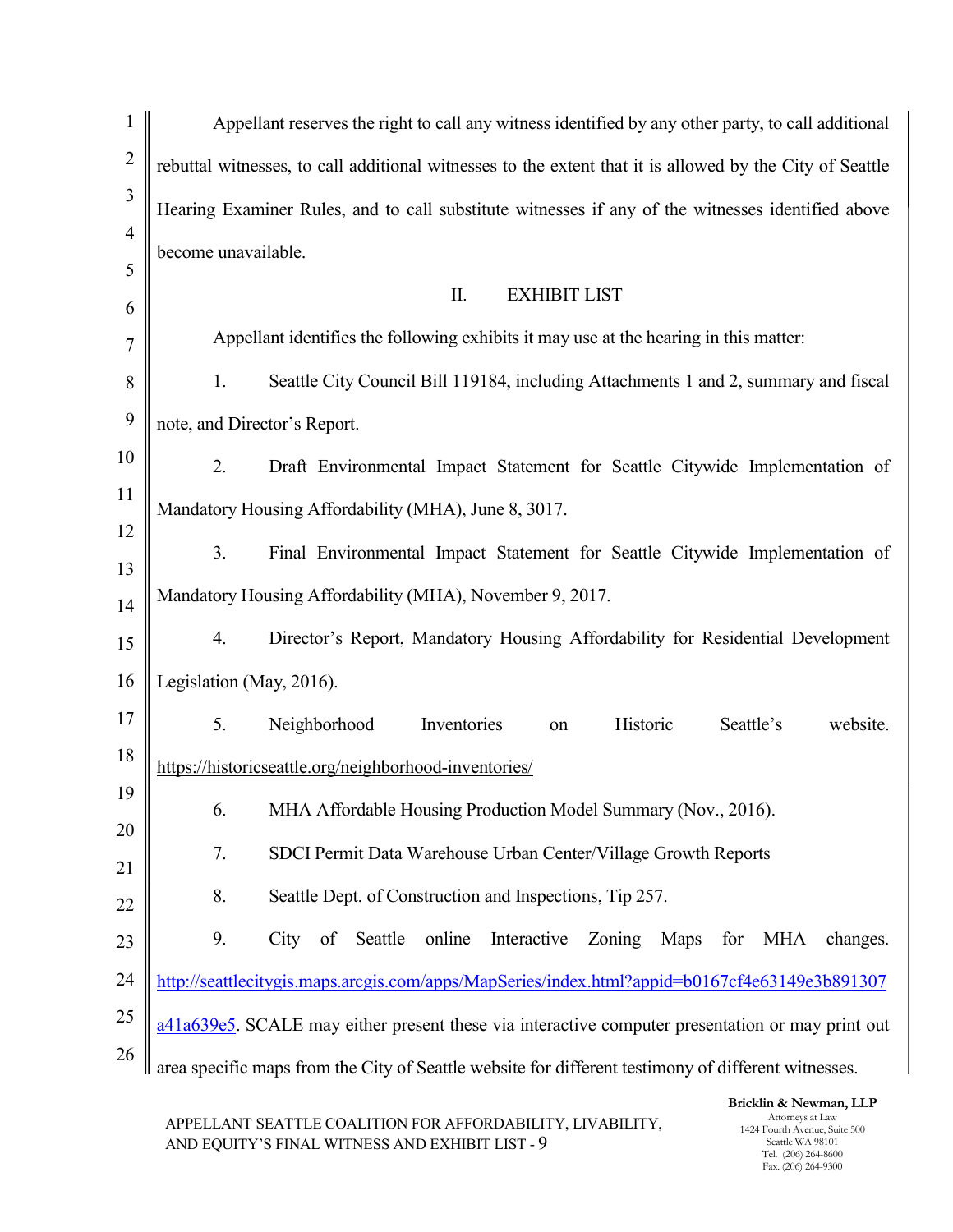| $\mathbf{1}$   | 10.                       | Maps from https://www.kingcounty.gov/services/gis/Maps/imap.aspx. SCALE may                             |  |  |  |  |
|----------------|---------------------------|---------------------------------------------------------------------------------------------------------|--|--|--|--|
| $\overline{2}$ |                           | either present these via interactive computer presentation or may print out area specific maps from the |  |  |  |  |
| 3              | website.                  |                                                                                                         |  |  |  |  |
| $\overline{4}$ | 11.                       | Seattle Office of the City Auditor, Audit of Seattle's Incentive Zoning for Affordable                  |  |  |  |  |
| 5              | Housing (April 13, 2017). |                                                                                                         |  |  |  |  |
| 6<br>7         | 12.                       | FEIS for the Seattle Comprehensive Plan Update (May 5, 2016).                                           |  |  |  |  |
| 8              | 13.                       | Landmarks<br>list:<br>http://www.seattle.gov/neighborhoods/programs-and-<br>Seattle                     |  |  |  |  |
| 9              |                           | services/historic-preservation/landmarks/landmark-list                                                  |  |  |  |  |
| 10             | 14.                       | City of Seattle FEIS for the U District Urban Design Alternatives (Jan. 8, 2015).                       |  |  |  |  |
| 11             | 15.                       | Excerpts from Swedish Cherry Hill Medical Center Major Institution Master Plan                          |  |  |  |  |
| 12             |                           |                                                                                                         |  |  |  |  |
| 13             | FEIS (Dec. 11, 2014).     |                                                                                                         |  |  |  |  |
| 14             | 16.                       | Letter from Eugenia Woo, Historic Seattle, to Sam Assefa, OPCD, dated June 30,                          |  |  |  |  |
| 15             | 2017.                     |                                                                                                         |  |  |  |  |
| 16             | 17.                       | Jeff Richardson's Curriculum Vitae.                                                                     |  |  |  |  |
| 17             | 18.                       | Michael Oxman's Curriculum Vitae.                                                                       |  |  |  |  |
| 18             | 19.                       | Eugenia Woo's Curriculum Vitae.                                                                         |  |  |  |  |
| 19             | 20.                       | William Reid's Curriculum Vitae.                                                                        |  |  |  |  |
| 20             | 21.                       | Peter Steinbrueck's Curriculum Vitae.                                                                   |  |  |  |  |
| 21<br>22       | 22.                       | Spencer Howard's Curriculum Vitae.                                                                      |  |  |  |  |
| 23             | 23.                       | Landmarks searchable via a map: http://www.seattle.gov/neighborhoods/programs-                          |  |  |  |  |
| 24             |                           | and-services/historic-preservation/landmarks/landmarks-map                                              |  |  |  |  |
| 25             | 24.                       | Lawrence Kreisman's Curriculum Vitae.                                                                   |  |  |  |  |
| 26             | 25.                       | Davidya Kasperzyk's Curriculum Vitae.                                                                   |  |  |  |  |
|                |                           |                                                                                                         |  |  |  |  |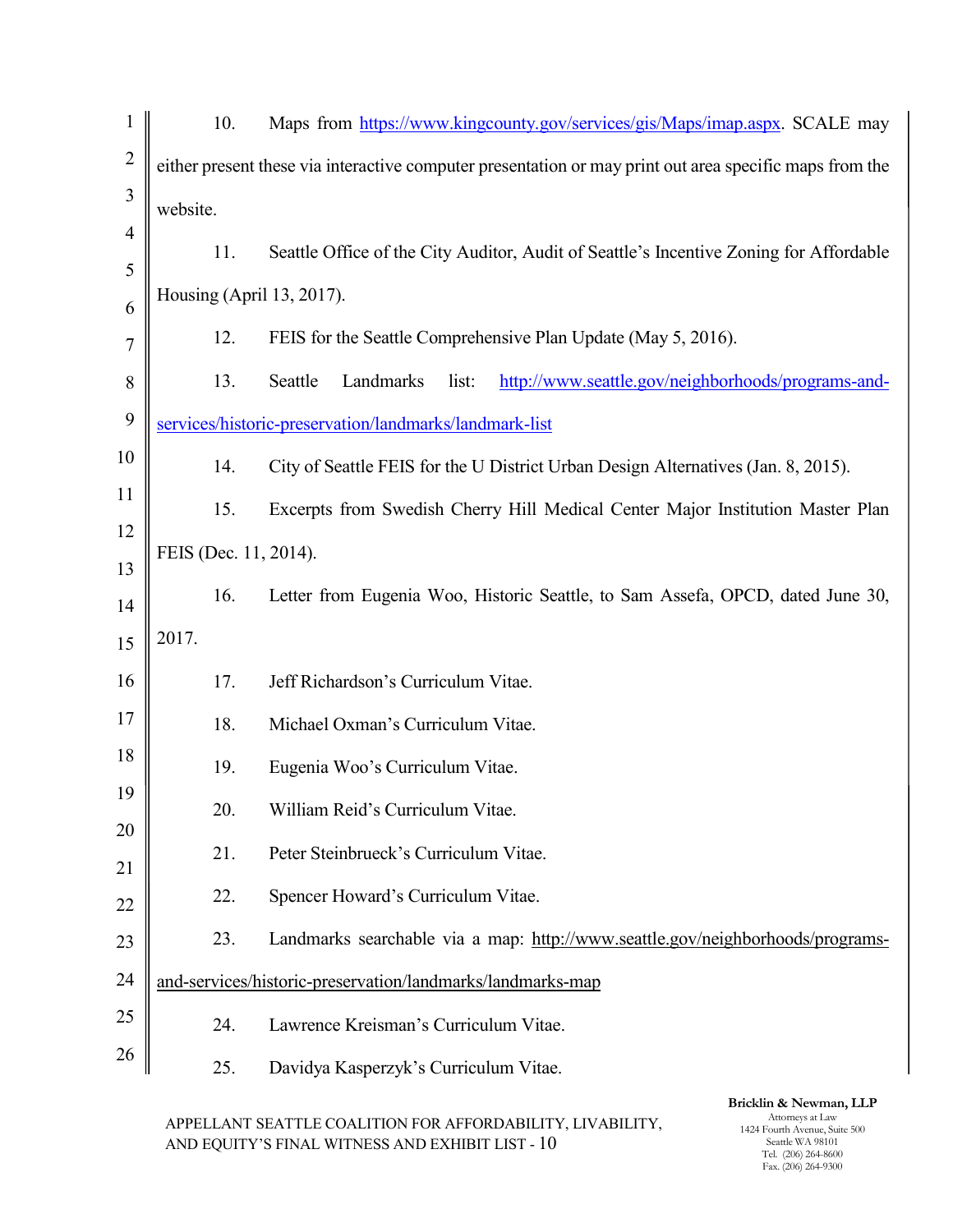| $\mathbf{1}$   |                                                                        | 26. | Map showing National Register of Historic Places, Washington Heritage Register, and  |  |  |  |
|----------------|------------------------------------------------------------------------|-----|--------------------------------------------------------------------------------------|--|--|--|
| $\overline{2}$ | City of Seattle individually listed properties and historic districts. |     |                                                                                      |  |  |  |
| 3              |                                                                        | 27. | Map showing age-based eligibility (25-years or older) data for properties within the |  |  |  |
| $\overline{4}$ | City.                                                                  |     |                                                                                      |  |  |  |
| 5              |                                                                        | 28. | showing<br>surveyor National Register of Historic<br>Map<br>Places<br>eligibility    |  |  |  |
| 6<br>7         | recommendations.                                                       |     |                                                                                      |  |  |  |
| 8              |                                                                        | 29. | Seattle 2035 Urban Village Study Final Report, Steinbrueck Urban Strategies.         |  |  |  |
| 9              | (August, 2015).                                                        |     |                                                                                      |  |  |  |
| 10             |                                                                        |     |                                                                                      |  |  |  |
| 11             |                                                                        | 30. | Records and maps showing buildings and parcels by year built in areas impacted by    |  |  |  |
| 12             | the MHA proposal.                                                      |     |                                                                                      |  |  |  |
| 13             |                                                                        | 31. | Memo from Mark Johnsen to Malia Bassett, Apr. 20, 2017.                              |  |  |  |
| 14             |                                                                        | 32. | SOI Standards: https://www.nps.gov/tps/standards/treatment-guidelines-2017.pdf.      |  |  |  |
| 15             |                                                                        | 33. | Memo from Graham to Wilson, Aug. 31, 2017.                                           |  |  |  |
| 16             |                                                                        | 34. | Crown Hill Ballard Open Space and Recreation Plan, with associated documents,        |  |  |  |
| 17             |                                                                        |     | maps and tables (October, 1997).                                                     |  |  |  |
| 18             |                                                                        | 35. | Ortho-Photo Series of Ballard Hub Urban Village, showing baseline change over time   |  |  |  |
| 19             |                                                                        |     | (1904, 1937, 1968, and 2015).                                                        |  |  |  |
| 20             |                                                                        | 36. | Mapping Historic Ballard (MHB) Project, with associated documents, surveys and       |  |  |  |
| 21             |                                                                        |     | maps (February - March 2016).                                                        |  |  |  |
| 22<br>23       |                                                                        | 37. | Comments on DEIS Analysis Section 3.3 Aesthetics, West Seattle Junction Urban        |  |  |  |
| 24             | Village.                                                               |     |                                                                                      |  |  |  |
| 25             |                                                                        | 38. | Kinkol, Jonathan, Urban Grain: Fostering social and economic diversity through       |  |  |  |
| 26             |                                                                        |     | parcelization of large urban development sites. (2015).                              |  |  |  |
|                |                                                                        |     | Bricklin & Newman, LLP                                                               |  |  |  |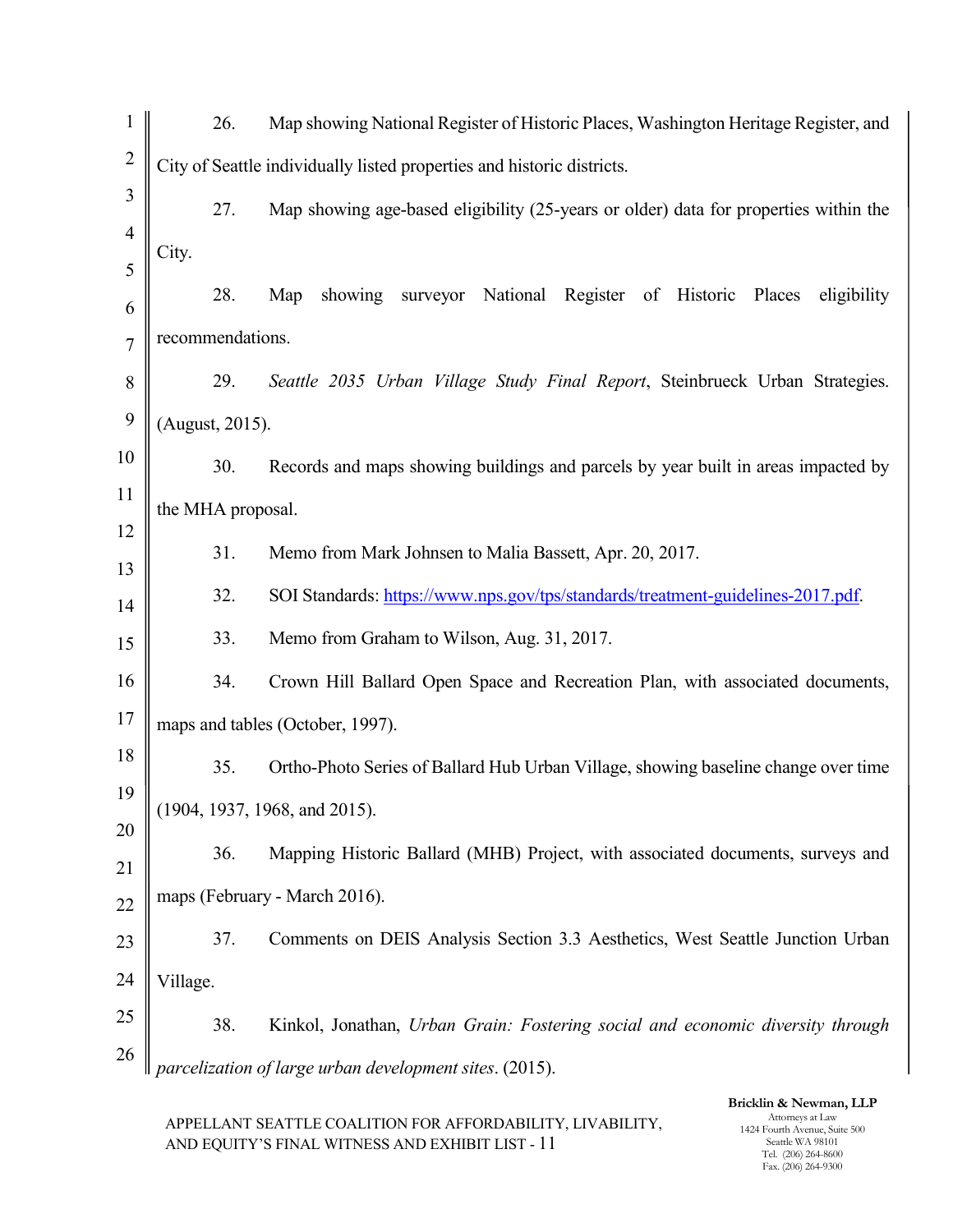| $\mathbf{1}$   | 39.<br>Seattle City Council Resolution 31762 (Aug. 7, 2017), Proposed Amendments 1, 2         |  |  |  |  |  |
|----------------|-----------------------------------------------------------------------------------------------|--|--|--|--|--|
| $\overline{2}$ | and 3, Summary and Fiscal Note.                                                               |  |  |  |  |  |
| 3              | 40.<br>Memo from Sam Assefa, OPCD Director, to City Council PLUZ Committee (July 10,          |  |  |  |  |  |
| $\overline{4}$ | 2017).                                                                                        |  |  |  |  |  |
| 5<br>6         | Letter from Christine M. Tobin-Presser to OPCD Director Samuel Assefa dated Jan.<br>41.       |  |  |  |  |  |
| $\overline{7}$ | 31, 2018 (with enclosures).                                                                   |  |  |  |  |  |
| 8              | Memo to Seattle City Council PLUZ Committee from Central Staff regarding<br>42.               |  |  |  |  |  |
| 9              | Comprehensive Plan Amendments (July 31, 2017).                                                |  |  |  |  |  |
| 10             | 43.<br>Memo to Seattle City Council PLUZ Committee from Central Staff regarding               |  |  |  |  |  |
| 11             | Comprehensive Plan Amendments (July 20, 2017).                                                |  |  |  |  |  |
| 12             | City of Seattle 2017 Comprehensive Plan Amendment Applications (with<br>44.                   |  |  |  |  |  |
| 13             |                                                                                               |  |  |  |  |  |
| 14             | attachments) of Wallingford Community Council, Janine Rees, the Morgan Community Association, |  |  |  |  |  |
| 15             | City Neighborhood Council, Neighborhood Planning and Land Use Committee (CNC). Lee Raaen      |  |  |  |  |  |
| 16             | for CNC-NPLUC Wallingford Chamber of Commerce and Wallingford Community Council, Jeffrey      |  |  |  |  |  |
| 17             | Hummel, Ian Morrison on behalf of Fiorito Family, MoxBay LLC, Ian Morrison, Gregory Hill,     |  |  |  |  |  |
| 18             | Jimmy Blais, Chris Leman, and Seattle Pacific University.                                     |  |  |  |  |  |
| 19             | Discussion regarding Comprehensive Plan Amendments to Neighborhood Plans.<br>45.              |  |  |  |  |  |
| 20<br>21       | 46.<br>Comprehensive Plan Amendments Meeting in a Box Flyer.                                  |  |  |  |  |  |
| 22             | Open House to Discuss Comprehensive Plan Amendments and ADUs Flyer.<br>47.                    |  |  |  |  |  |
| 23             | Mayor Burgess's Executive order 2017-11: Tree Protection.<br>48.                              |  |  |  |  |  |
| 24             | Letter from Urban Forestry Commission to Mayor and City Council recommending<br>49.           |  |  |  |  |  |
| 25             | tracking tree loss during development (June 24, 2015).                                        |  |  |  |  |  |
| 26             |                                                                                               |  |  |  |  |  |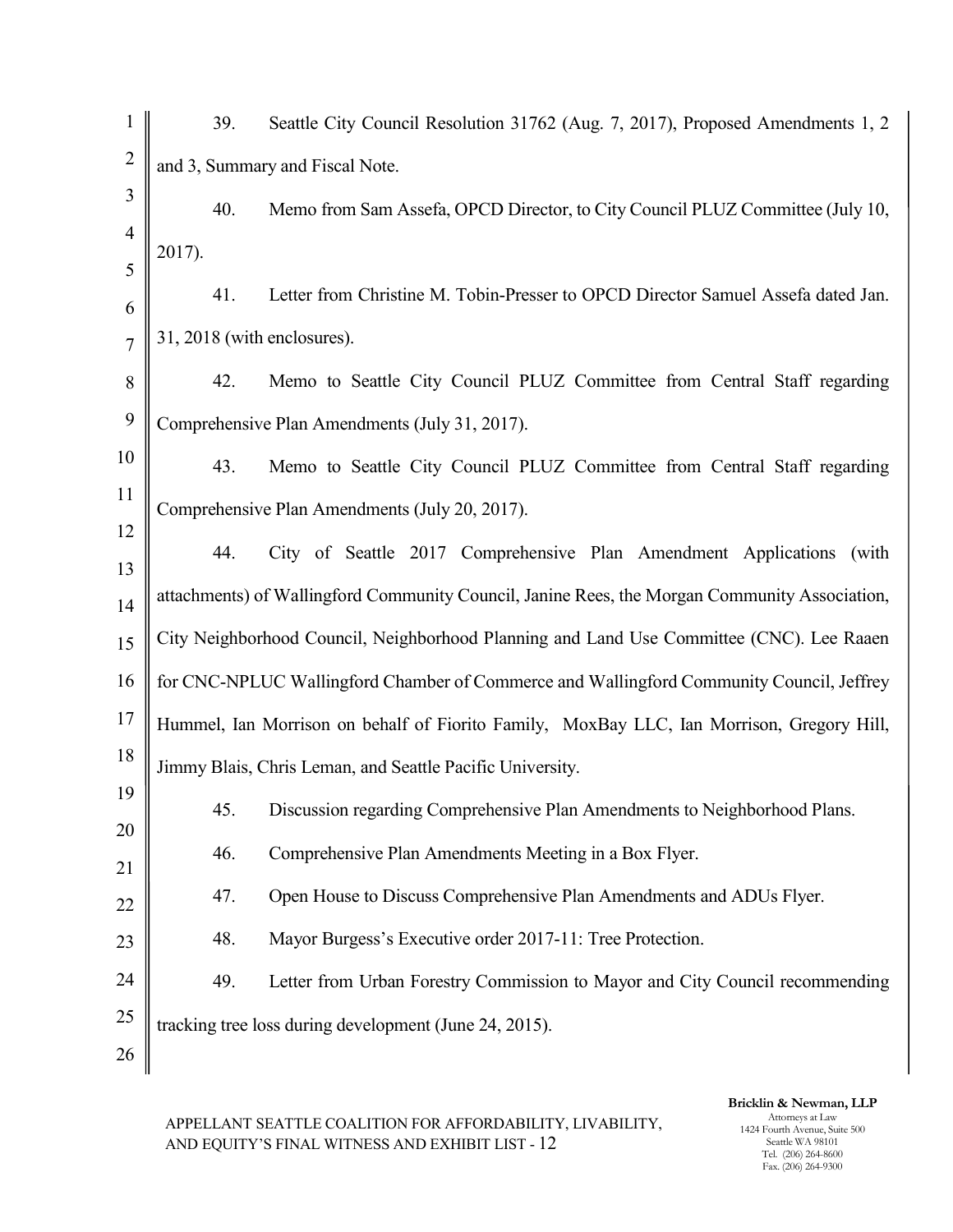| $\mathbf{1}$        | 50.                                                        | Urban Forestry Commission letter on MHA draft EIS recommending setting up a                    |  |  |  |  |
|---------------------|------------------------------------------------------------|------------------------------------------------------------------------------------------------|--|--|--|--|
| $\overline{2}$      |                                                            | system to replace trees on or off site or pay a fee in lieu to replace trees (August 2, 2017). |  |  |  |  |
| 3                   | 51.                                                        | Letter from Fred Podesta to Councilmember Tim Burgess (June 30, 2016), with                    |  |  |  |  |
| $\overline{4}$<br>5 |                                                            | enclosed Response to Statement of Legislative Intent (SLI) 75-1-A-2 on Natural Capital.        |  |  |  |  |
| 6                   | 52.                                                        | SDCI draft Director's Rule 21-2017 – Calculating Tree Valuations and Civil                     |  |  |  |  |
| $\overline{7}$      |                                                            | Penalties for Tree Protection: Tree Preservation.                                              |  |  |  |  |
| $8\,$               | 53.                                                        | SDCI- Enforcement Tree Preservation – slide presentation to UFC on Dec 13, 2017                |  |  |  |  |
| 9                   | by Faith Lundstrom.                                        |                                                                                                |  |  |  |  |
| 10                  | 54.                                                        | Presentation on Tree Regulations Research Project and Mayor's Executive order                  |  |  |  |  |
| 11                  | given to Seattle Urban Forestry Commission on Nov 1, 2017. |                                                                                                |  |  |  |  |
| 12<br>13            | 55.                                                        | Digital recording of presentation by SDCI on Nov 1, 2017 to Seattle Urban Forestry             |  |  |  |  |
| 14                  |                                                            | Commission – approximately $1st$ hour of meeting.                                              |  |  |  |  |
| 15                  | 56.                                                        | Tree Regulations Research Report Phase 1 Final Report (Sept 26, 2016).                         |  |  |  |  |
| 16                  | 57.                                                        | Tree Regulations Research Project – Phase II Final report (March 31, 2017).                    |  |  |  |  |
| 17                  | 58.                                                        | Tree Regulations Research Project Phase II – slide presentation (March 27, 2017).              |  |  |  |  |
| 18                  | 59.                                                        | Seattle 2016 LiDAR Canopy Cover Assessment – slide presentation (May 8, 2017).                 |  |  |  |  |
| 19                  | 60.                                                        | 2016 Seattle Tree Canopy Assessment – Executive Summary.                                       |  |  |  |  |
| 20<br>21            | 61.                                                        | Seattle 2016 LiDAR Canopy Cover Assessment webinar (May 8, 2017).                              |  |  |  |  |
| 22                  | 62.                                                        | Seth Amrheim letter to Sandra Pinto de Bader (Nov 26, 2016).                                   |  |  |  |  |
| 23                  | 63.                                                        | 2016 Tree Canopy Assessment letter - CM Bagshaw briefing (June 7, 2017).                       |  |  |  |  |
| 24                  | 64.                                                        | Excerpts from A Preliminary Sketch of Wallingford's History: 1855 - 1985 (Tom                  |  |  |  |  |
| 25                  |                                                            | Veith, Wallingford Heritage Project).                                                          |  |  |  |  |
| 26                  |                                                            |                                                                                                |  |  |  |  |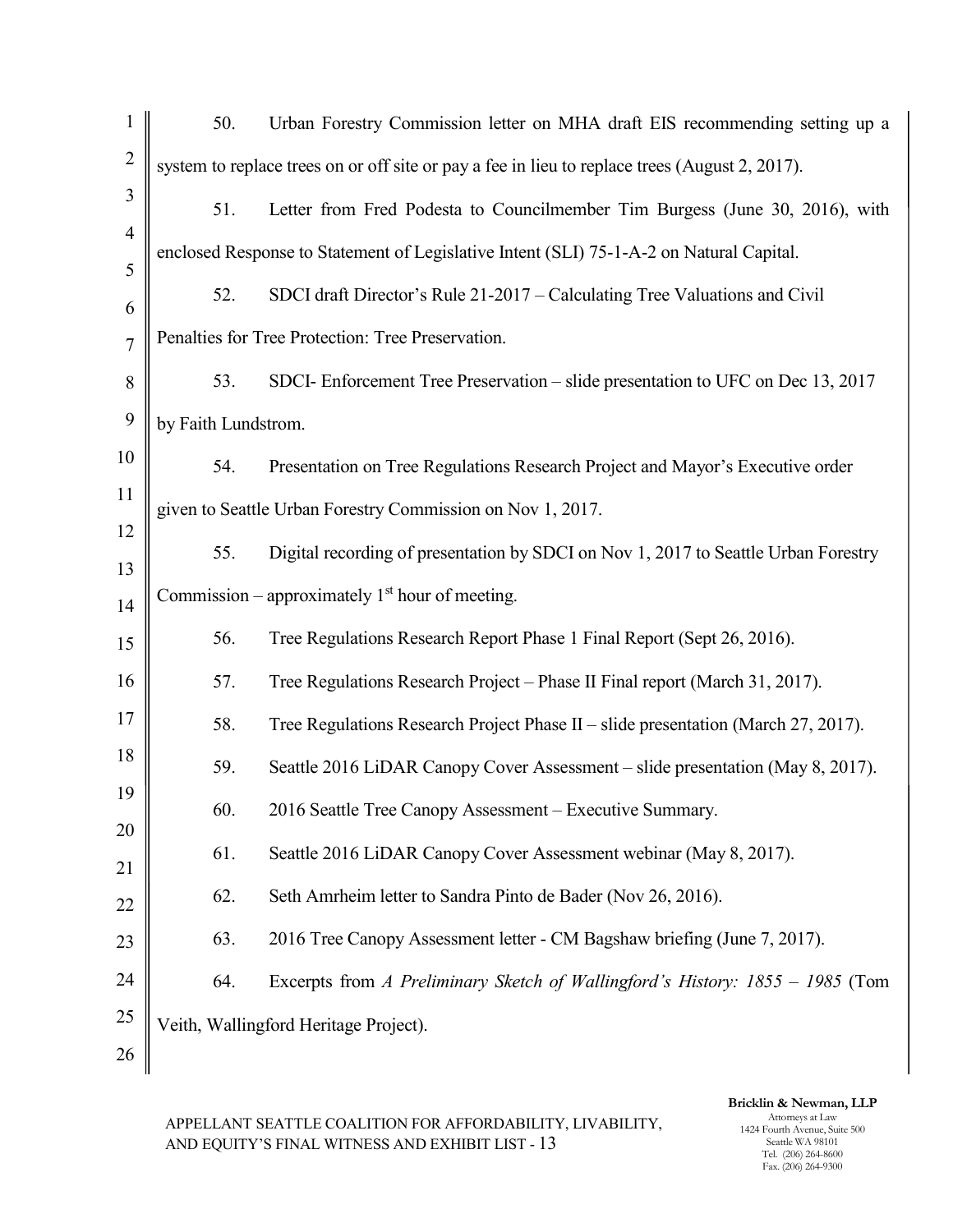| $\mathbf{1}$   | 65.                                 | Excerpts from Seattle's Beacon Hill by Frederica Merrell and Mira Latoszek (Arcadia |  |  |  |  |
|----------------|-------------------------------------|-------------------------------------------------------------------------------------|--|--|--|--|
| $\overline{c}$ | Publishing Books, 2003) (Excerpts). |                                                                                     |  |  |  |  |
| 3              | 66.                                 | Excerpts from Seattle's Freemont, Helen Divjak (Arcadia Publishing 2006).           |  |  |  |  |
| $\overline{4}$ | 67.                                 | Excerpts from Rainier Valley, by Rainier Valley Historical Society (Arcadia         |  |  |  |  |
| 5<br>6         | Publishing 2012).                   |                                                                                     |  |  |  |  |
| 7              | 68.                                 | City of Seattle DNS for adoption of rezone and land use code amendments in the      |  |  |  |  |
| 8              | Ballard Urban Hub Village.          |                                                                                     |  |  |  |  |
| 9              | 69.                                 | Ballard Rezone and Development Standards Director's Report (Apr. 29, 2016).         |  |  |  |  |
| 10             | 70.                                 | Ballard Rezone and Development Standards (Aug. 16, 2016).                           |  |  |  |  |
| 11             | 71.                                 | Council Bill 118693, Summary and Fiscal Note, and Exhibit A – Ballard Rezone Map.   |  |  |  |  |
| 12             | 72.                                 | Ordinance 125125.                                                                   |  |  |  |  |
| 13             | 73.                                 | Design Impact Analysis, Siena Condominium (Oct. 5, 2016).                           |  |  |  |  |
| 14<br>15       | 74.                                 | Elevations showing current massing and revised for proposed massing of new projects |  |  |  |  |
| 16             |                                     | within the study area up to six blocks each.                                        |  |  |  |  |
| 17             | 75.                                 | Territorial and distant views showing current views and revised views including     |  |  |  |  |
| 18             |                                     | proposed massing of new projects within the study area.                             |  |  |  |  |
| 19             |                                     |                                                                                     |  |  |  |  |
| 20             | 76.                                 | Sections indicating the relative heights and spacing of current and future proposed |  |  |  |  |
| 21             | massing.                            |                                                                                     |  |  |  |  |
| 22             | 77.                                 | Sections of past, present and proposed building massing illustrating the proximate  |  |  |  |  |
| 23             |                                     | relations of adjacent structures.                                                   |  |  |  |  |
| 24             | 78.                                 | Lower Duwamish Waterway Source Control DOE flyer.                                   |  |  |  |  |
| 25             | 79.                                 | Plat Maps near Duwamish Waterway.                                                   |  |  |  |  |
| 26             | 80.                                 | Duwamish Valley Cumulative Health Impacts Analysis: Community Fact Sheet.           |  |  |  |  |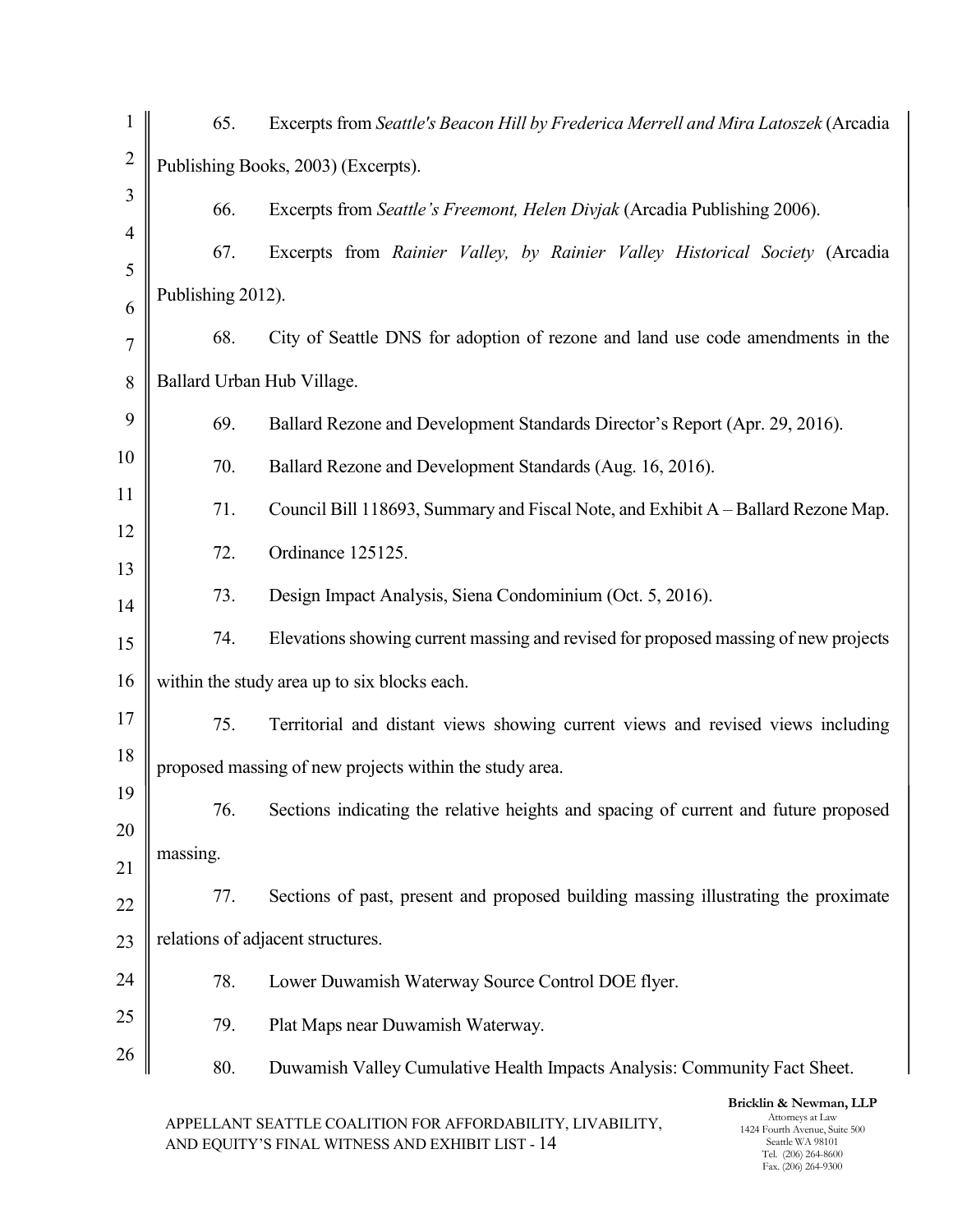| $\mathbf{1}$   | 81.                  | Seattle's South Park by Amanda Zahler, Anna Marti, and Gary Thomsen (2006).       |
|----------------|----------------------|-----------------------------------------------------------------------------------|
| $\overline{2}$ | 82.                  | Letter from Sam Assefa to Duwamish Valley Neighborhood Preservation Coalition     |
| 3              | dated June 20, 2017. |                                                                                   |
| $\overline{4}$ | 83.                  | Mandatory Housing Affordability EIS Scoping Summary (November 9, 2016).           |
| 5<br>6         | 84.                  | CAM3000.                                                                          |
| 7              | 85.                  | E-mail from Mark Johnson re Seattle MHA Updated, (Sep. 9, 2016).                  |
| 8              | 86.                  | Chapter 3.5 Historic Resources.                                                   |
| 9              | 87.                  | First Hill Zones and Landmarks.                                                   |
| 10             | 88.                  | First Hill TDP Memo, Apr. 2018.                                                   |
| 11             | 89.                  | Historic Seattle Comp. Plan Resp. Oct. 30, 2015.                                  |
| 12<br>13       | 90.                  | Memo 9916, Att. 18.                                                               |
| 14             | 91.                  | Older Smaller Better, Executive Summary, May 2014.                                |
| 15             | 92.                  | Seattle Fact Sheet, Preservation Green Lab.                                       |
| 16             | 93.                  | CAI HALA Community Attributes Inc Economic Analysis Summary Memorandum            |
| 17             | (2016).              |                                                                                   |
| 18             | 94.                  | How MHA Works.                                                                    |
| 19             | 95.                  | City of Seattle Director's Tip 257.                                               |
| 20<br>21       | 96.                  | Lund Consulting Neighborhood Conservation District Study (2014).                  |
| 22             | 97.                  | Ballard Survey 1997.                                                              |
| 23             | 98.                  | Historic Ballard Map.                                                             |
| 24             | 99.                  | City of Bellevue, Ordinance 4269 Amending Chapter 20.20 of the Bellevue City Code |
| 25             | (Land Use Code)      |                                                                                   |
| 26             | 100.                 | Alternate Proposal Developed by Madison-Miller Community.                         |
|                |                      |                                                                                   |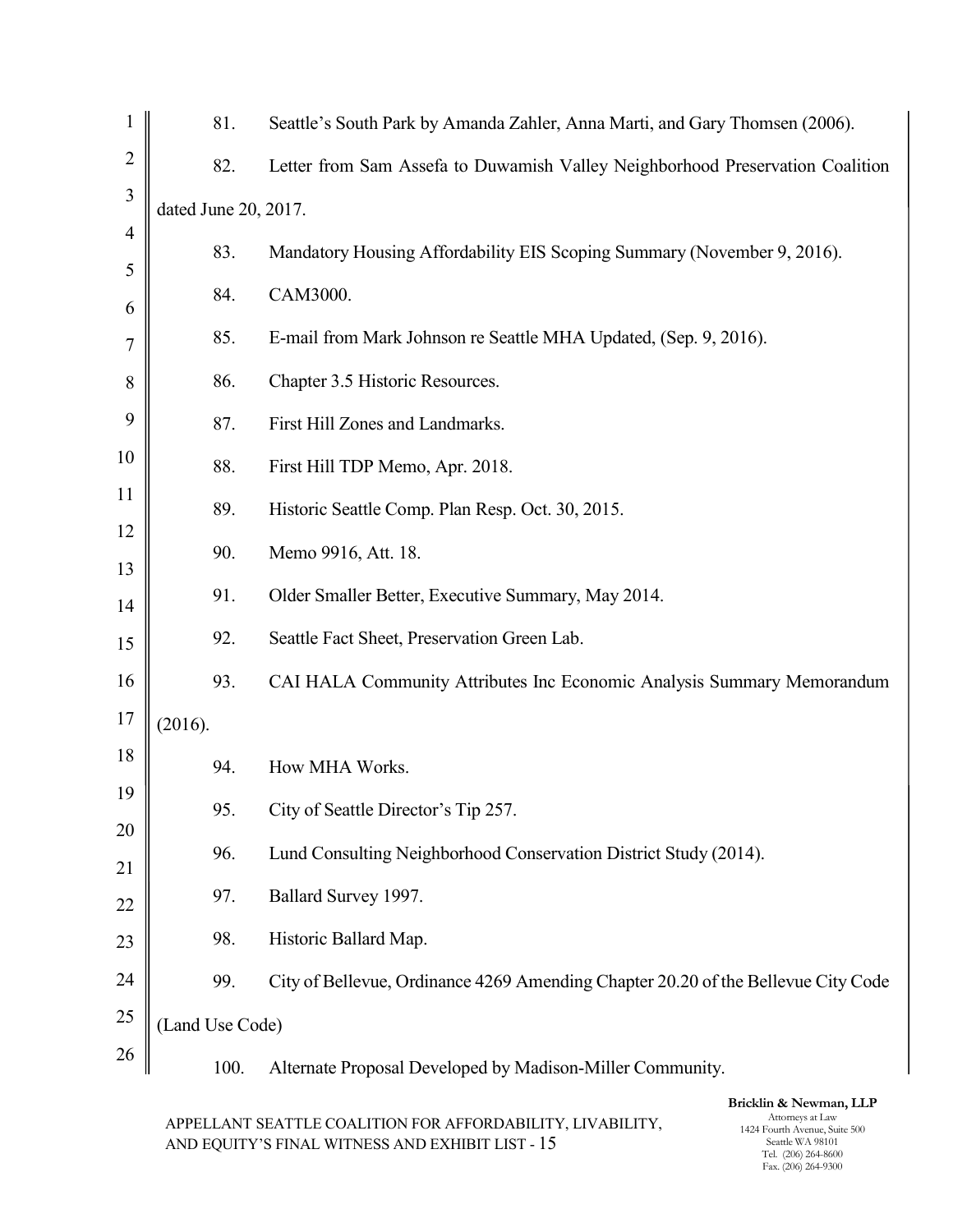| $\mathbf 1$    | 101.                                               |          |         | Graphic: Displacement Concerns.                                                                     |        |     |          |                        |        |
|----------------|----------------------------------------------------|----------|---------|-----------------------------------------------------------------------------------------------------|--------|-----|----------|------------------------|--------|
| $\overline{2}$ | 102.                                               | Historic | context | statements                                                                                          | and    | the | Historic | Resources              | Survey |
| 3              |                                                    |          |         | database.https://www.seattle.gov/neighborhoods/programs-and-services/historic-                      |        |     |          |                        |        |
| $\overline{4}$ | preservation/historic-resources-survey             |          |         |                                                                                                     |        |     |          |                        |        |
| 5<br>6         | 103.                                               |          |         | Seattle 2035 Urban Village Study, Steinbrueck Urban Strategies, 2015.                               |        |     |          |                        |        |
| 7              | 104.                                               |          |         | Seattle 2035 Comprehensive Plan.                                                                    |        |     |          |                        |        |
| 8              | 105.                                               |          |         | Mount Baker Park Historic District, National Register of Historic Places nomination                 |        |     |          |                        |        |
| 9              | available                                          |          |         |                                                                                                     | online |     |          |                        | at:    |
| 10             |                                                    |          |         | https://dahp.wa.gov/sites/default/files/documents/nominations/WA KingCounty MtBakerPark FIN         |        |     |          |                        |        |
| 11             | AL combined.pdf.                                   |          |         |                                                                                                     |        |     |          |                        |        |
| 12             | 106.                                               |          |         | Seattle's Olmsted Parks and Boulevards (1903–68) Multiple Property                                  |        |     |          |                        |        |
| 13             | Documentation available online at:                 |          |         |                                                                                                     |        |     |          |                        |        |
| 14<br>15       |                                                    |          |         | http://www.dahp.wa.gov/sites/default/files/WA KingCounty SeattleOlmstedParks MPD FINAL.p            |        |     |          |                        |        |
| 16             | df                                                 |          |         |                                                                                                     |        |     |          |                        |        |
| 17             | 107.                                               |          |         | Letter to Hon. Jean Godden, from Friends of Seattle Olmsted Parks (November 3,                      |        |     |          |                        |        |
| 18             |                                                    |          |         | 2014), available online at: https://towncenterfriends.files.wordpress.com/2015/03/fsop-mount-baker- |        |     |          |                        |        |
| 19             | town-center.pdf                                    |          |         |                                                                                                     |        |     |          |                        |        |
| 20             | 108.                                               |          |         | Proposal for North Rainier Town Center Park (Seattle Conservation Futures                           |        |     |          |                        |        |
| 21             | Application, March 18, 2015), available online at: |          |         |                                                                                                     |        |     |          |                        |        |
| 22             |                                                    |          |         | https://www.kingcounty.gov/~/media/environment/stewardship/conservation_futures/2015-               |        |     |          |                        |        |
| 23<br>24       |                                                    |          |         | applications/seattle/Seattle North Rainier Town Center Park.ashx?la=en                              |        |     |          |                        |        |
| 25             | 109.                                               |          |         |                                                                                                     |        |     |          |                        |        |
| 26             |                                                    |          |         | North Rainier Town Center Park Open Space Views (Johnson & Southerland, 2016)                       |        |     |          |                        |        |
|                | 110.                                               |          |         | North Rainier Neighborhood Plan, Comprehensive Plan (City of Seattle).                              |        |     |          | Bricklin & Newman, LLP |        |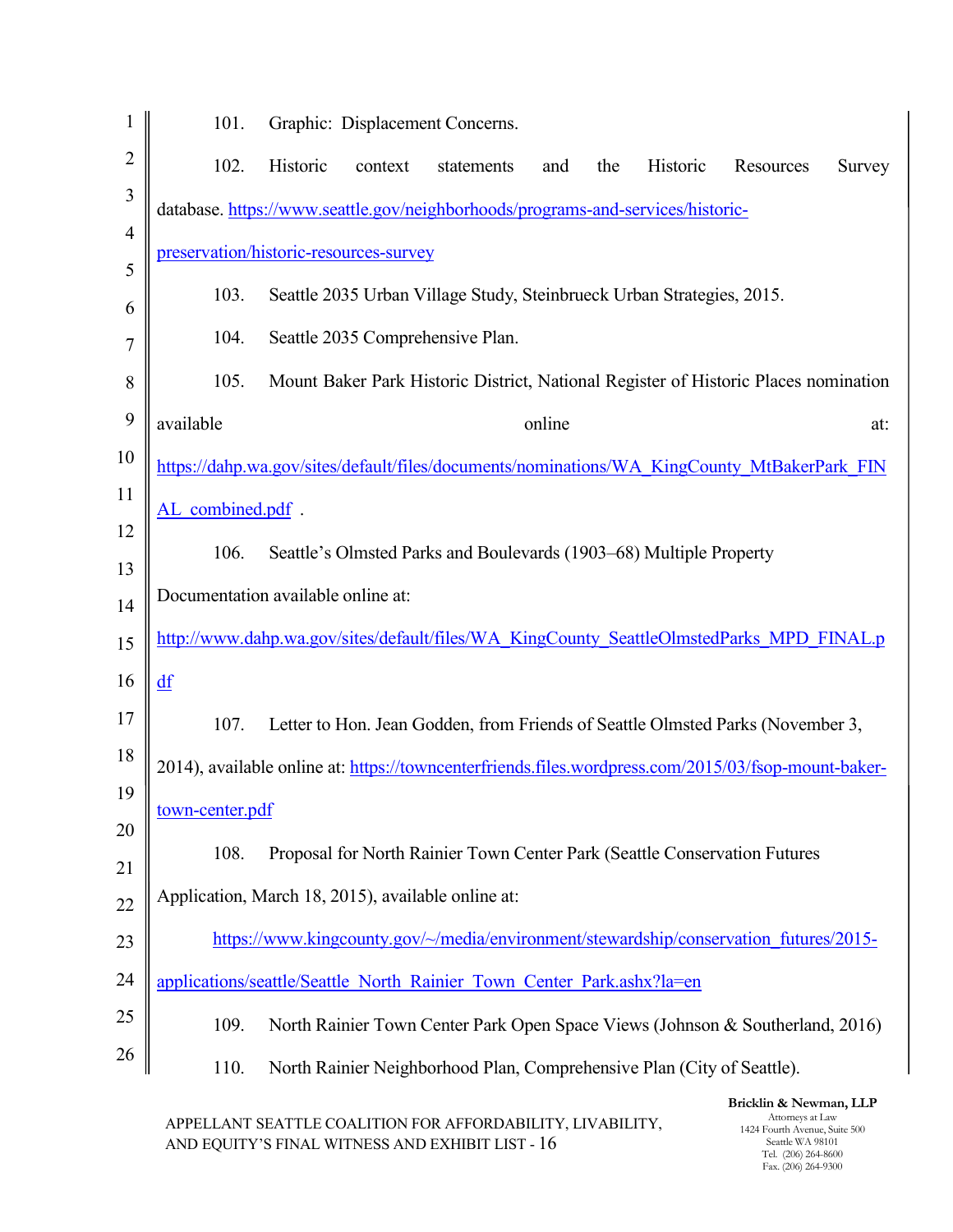| 1                   | 111.                     | North Rainier Hub Urban Village Baseline Report (Seattle, March, 2009)             |
|---------------------|--------------------------|------------------------------------------------------------------------------------|
| $\overline{2}$      | 112.                     | North Rainier Neighborhood Plan (February 1999).                                   |
| 3                   | 113.                     | North Rainier Neighborhood Plan Update (January 2010)                              |
| $\overline{4}$<br>5 | 114.                     | Seattle Transit Communities: Integrating Neighborhoods With Transit (Seattle       |
| 6                   |                          | Planning Commission, 2010).                                                        |
| $\overline{7}$      | 115.                     | Mount Baker Town Center Urban Design Framework (Seattle DPD, October 2011).        |
| 8                   | 116.                     | North Rainier Urban Village Assessment (Berk Consulting; April, 2015)              |
| 9                   | 117.                     | Letter from Bruce Harrell to Mayor Murray (July 8, 2015).                          |
| 10                  | 118.                     | <b>Aerial Photos</b>                                                               |
| 11                  | 119.                     | Mount Baker Station Area Open Space Nexus Analysis, Seattle DPD.                   |
| 12<br>13            | 120.                     | Letter from Jennifer Ott, Friends of Seattle Olmsted Parks (December 2, 2014)      |
| 14                  | 121.                     | Letter from Seattle Pedestrian Advisory Board in support of Friends of Mount Baker |
| 15                  | Town Center.             |                                                                                    |
| 16                  | 122.                     | Photos - Hao Mai Vietnamese Preschool Play Areas (Mount Baker Lofts; Rainier       |
| 17                  | Avenue)                  |                                                                                    |
| 18                  | 123.                     | Letters to Mayor's Office Re: Mercy Housing Project (2017)                         |
| 19                  | 124.                     | The Mount Baker Park Addition, A Historic Intersection of People and Place         |
| 20<br>21            |                          | (Friends of Mount Baker Town Center, 2017) online at: www.towncenterfriends.org    |
| 22                  | 125.                     | Mount Baker Historic Context Statement, City of Seattle Department of              |
| 23                  | Neighborhoods (May 2004) |                                                                                    |
| 24                  | 126.                     | Confronting Concentrated Poverty With a Mixed-Income Strategy (U.S. Department     |
| 25                  |                          | of Housing and Urban Development (2013).                                           |
| 26                  |                          |                                                                                    |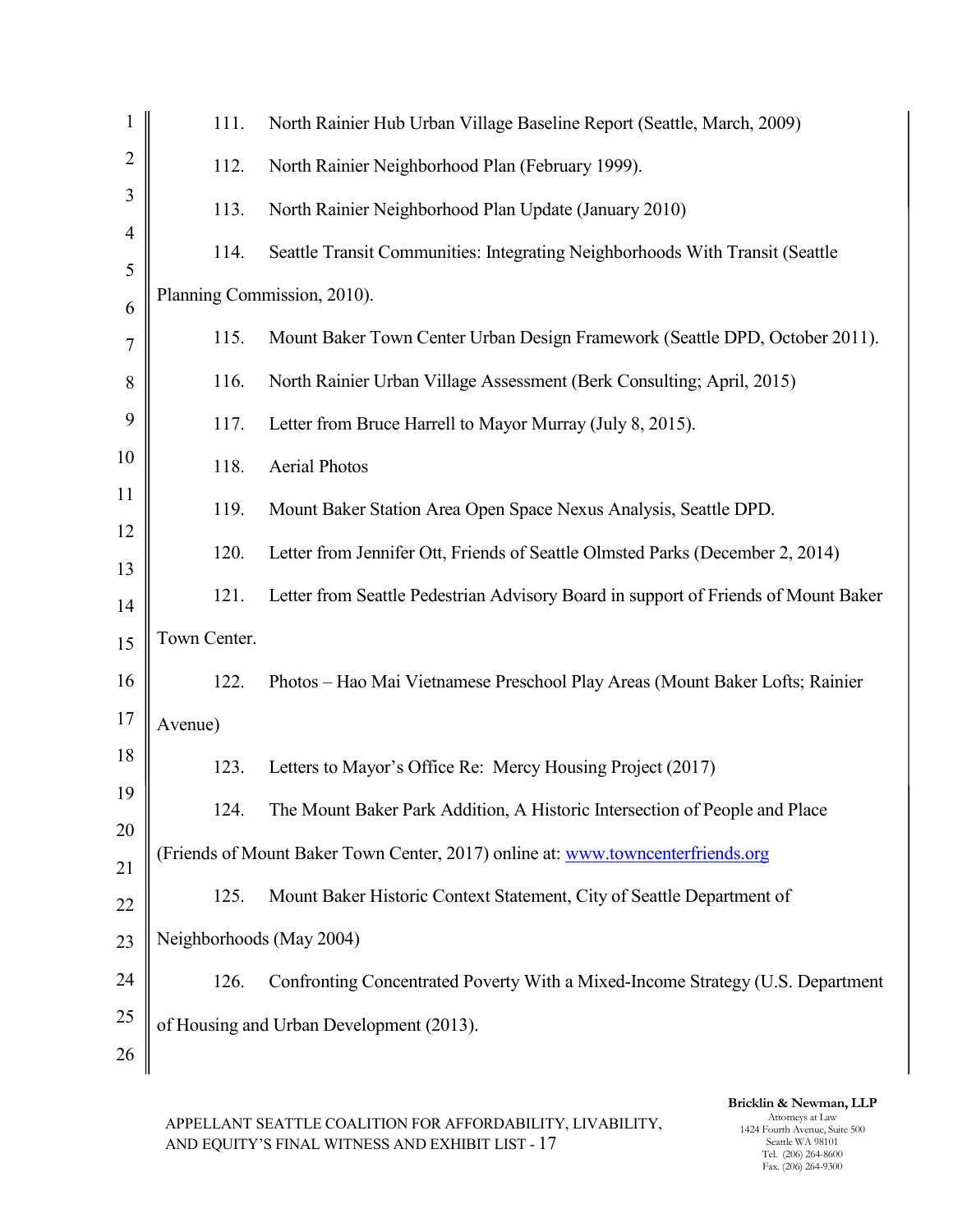|                | 127.          | Mount Baker Town Center Design Review Guidelines (as adopted by the City of        |
|----------------|---------------|------------------------------------------------------------------------------------|
| $\overline{2}$ | Seattle).     |                                                                                    |
| 3              | 128.          | Accessible Mount Baker Plan Sheets (City of Seattle, SDOT)                         |
| 4              | 129.          | Development at 2813 4th Ave. W.                                                    |
| 5<br>6         | 130.          | LeVine Exceptional Tree.                                                           |
| 7              | 131.          | LeVine Map.                                                                        |
| 8              | 132.          | Proving Disparate Impact in Fair Housing Cases After Inclusive Communities, Robert |
| 9              |               | G. Schwemm & Calvin Bradford.                                                      |
| 10             | 133.          | Madison-Miller Residential Urban Village, Existing Affordable Units at Risk for    |
| 11             | Displacement. |                                                                                    |
| 12             | 134.          | Program to Spur Low-Income Housing is Keeping Cities Segreagted, New York Times,   |
| 13<br>14       | Jul. 2, 2017. |                                                                                    |
| 15             | 135.          | In Fair Housing Act Case, Supreme Court Backs 'Disparte Impact' Claims, Jun. 25,   |
| 16             | 2015.         |                                                                                    |
| 17             | 136.          | Supreme Court v. Neighborhood Segregation, Jun. 25, 2015.                          |
| 18             | 137.          | Website: Seattle City Council Affordable Housing Affordable Workforce Housing      |
| 19             |               | https://www.seattle.gov/council/issues/affordable-housing                          |
| 20             | 138.          | Final Report Seattle Affordable Housing Incentive Program Economic Analysis        |
| 21             |               | David Paul Rosen & Associates October 10, 2014                                     |
| 22<br>23       |               | http://clerk.seattle.gov/~public/meetingrecords/2014/plus20141014 1d.pdf           |
| 24             | 139.          | Administrative Review Draft Seattle Affordable Housing Nexus Study and             |
| 25             |               | Economic Impact Analysis David Paul Rosen & Associates May 13, 2015                |
| 26             |               |                                                                                    |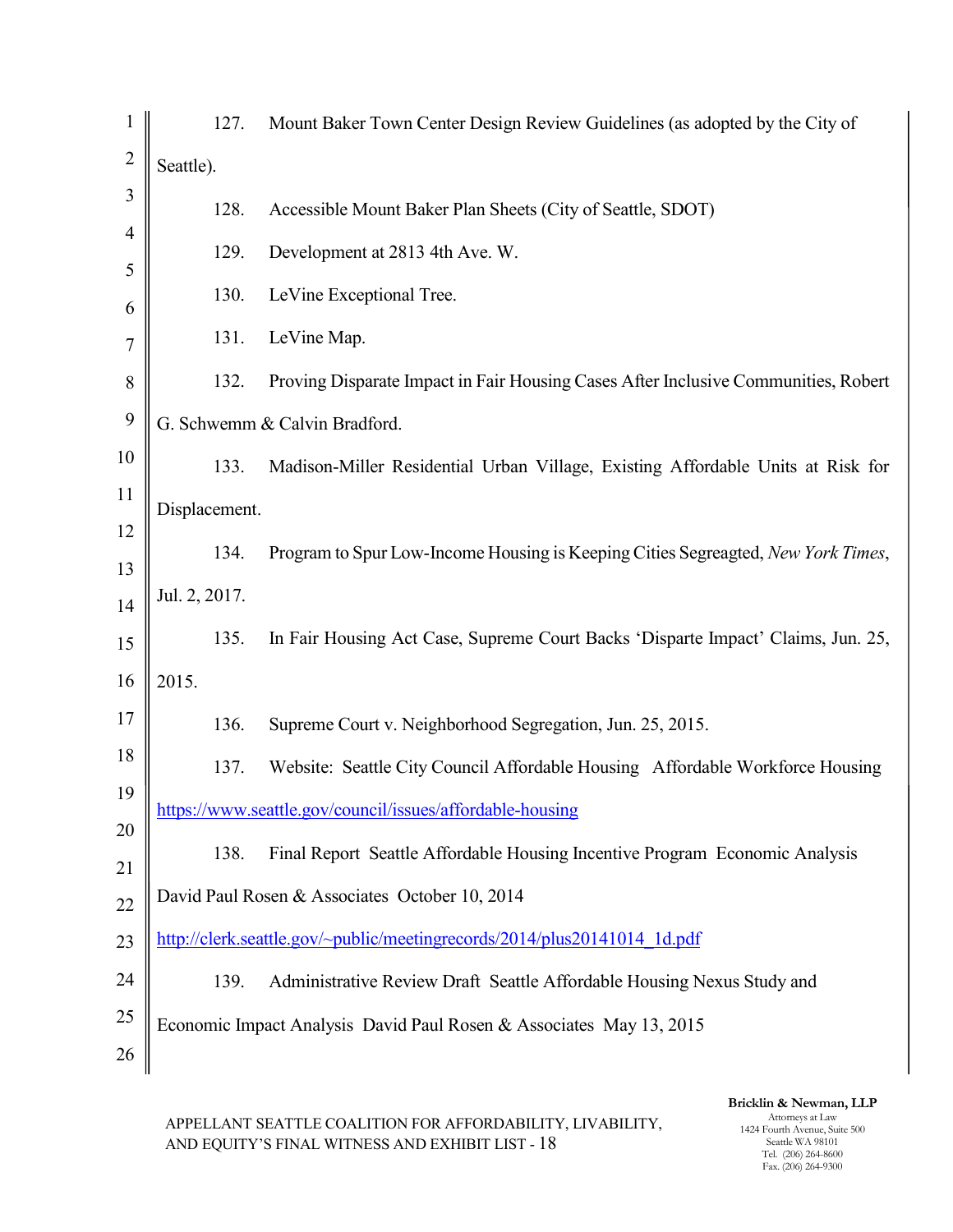| $\mathbf{1}$   | https://www.seattle.gov/Documents/Departments/Council/Issues/Seattle R Nexus-ARD-                 |
|----------------|---------------------------------------------------------------------------------------------------|
| $\overline{2}$ | 051315.pdf                                                                                        |
| 3              | Memorandum May 18, 2015 Subject: Seattle Affordable Housing Nexus Study<br>140.                   |
| $\overline{4}$ | Economic Impact Analysis for Low- and Mid-Rise Residential, MixedUse and Non-Residential          |
| 5              | Prototypes David Paul Rosen & Associates                                                          |
| 6<br>7         | https://www.seattle.gov/Documents/Departments/Council/Issues/Seattle M Draft-Econ-                |
| 8              | Impact 051815.pdf                                                                                 |
| 9              | Memorandum September 12th, 2014 Re: Recommendations for implementation of<br>141.                 |
| 10             |                                                                                                   |
| 11             | an Affordable Housing Linkage Fee From: Rick Jacobus and Joshua Abrams, Cornerstone               |
|                | Partnership http://clerk.seattle.gov/~public/meetingrecords/2014/plus20140916_1a.pdf              |
| 12<br>13       | Seattle City Council Resolution Number: 31551 A RESOLUTION stating the City's<br>142.             |
| 14             | intent to implement an affordable housing linkage fee program, establishing policy parameters for |
| 15             | such a program, and directing the Department of Planning and Development and the Office of        |
| 16             | Housing to develop regulations implementing an affordable housing linkage fee program. Date       |
| 17             | adopted by Full Council: October 20, 2014 http://clerk.seattle.gov/~scripts/nph-                  |
| 18             | brs.exe?s1=&s3=31551&s2=&s4=&Sect4=AND&l=20&Sect5=RESNY&Sect6=HITOFF&d=RES                        |
| 19             | $F&p=1&w=%2F\sim public\%2Fresny.htm&r=1&f=G$                                                     |
| 20             | Map The following map illustrates where the linkage fee would be applied in multi-<br>143.        |
| 21             | family and commercial development in the city.                                                    |
| 22             |                                                                                                   |
| 23             | https://www.seattle.gov/Images/Council/Issues/Affordable%20Housing/linkagefeemaplarge.jpg         |
| 24             | City of Bellevue Affordable Housing Strategy Appendices April 2017<br>144.                        |
| 25             | https://planning.bellevuewa.gov/UserFiles/Servers/Server 4779004/File/pdf/PCD/MFTE%20and%2        |
| 26             | <b>0Housing/Compiled Appendices.pdf</b>                                                           |

Bricklin & Newman, LLP Attorneys at Law 1424 Fourth Avenue, Suite 500 Seattle WA 98101 Tel. (206) 264-8600 Fax. (206) 264-9300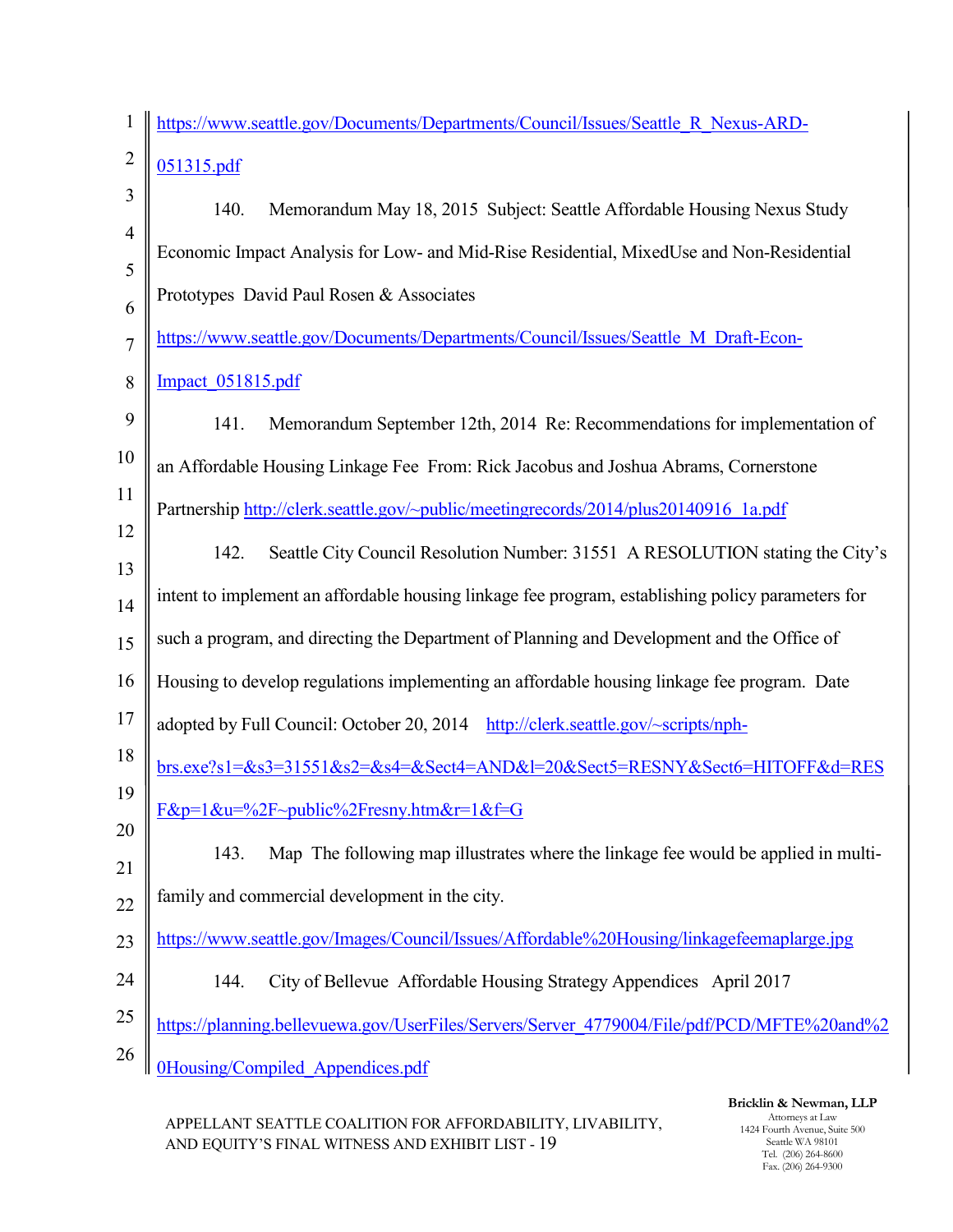| 1                   | 145. | City of Bellevue, Ordinance 4269 Amending Chapter 20.20 of the Bellevue City |
|---------------------|------|------------------------------------------------------------------------------|
| $\overline{2}$      |      | Code (Land Use Code) Affordable Housing                                      |
| 3                   |      | https://bellevue.municipal.codes/enactments/Ord4269/media/original.pdf       |
| $\overline{4}$<br>5 | 146. | Uptown EIS (COS0006206).                                                     |
| 6                   | 147. | MHA Development Capacity Calculation (COS006125).                            |
| 7                   | 148. | MHA no SF Capacity Calculation FEIS (COS0006182).                            |
| 8                   | 149. | Land Use Model Inputs.accdb (COS0007751).                                    |
| 9                   | 150. | Devcap analysis.accdb (COS0007790).                                          |
| 10                  | 151. | HALA zoning.mdb (COS0007740).                                                |
| 11                  | 152. | 2016 1206 EIS Overview Alternatives v.3 (OCS004170).                         |
| 12<br>13            | 153. | 2016 1206 EIS Overview Alternatives v.5 (COS 0041681).                       |
| 14                  | 154. | BERK Questions V5. (COS0041657).                                             |
| 15                  | 155. | MHA EIS Alternative2 Green Lake (COS0049138).                                |
| 16                  | 156. | MHA EIS Alternative 3 Green Lake (COS0049155).                               |
| 17                  | 157. | HALA EconAnaly Draft SOW 25Apr16 (COS0039007).                               |
| 18                  | 158. | Prelim scope (COS0039082).                                                   |
| 19                  | 159. | HALA-LU-EIS_DraftSOW-final (COS0039332).                                     |
| 20<br>21            | 160. | Elementary School Photo.                                                     |
| 22                  | 161. | Wallingford Photos.                                                          |
| 23                  | 162. | Wallingford Graphics.                                                        |
| 24                  | 163. | Fauntleroy Photos.                                                           |
| 25                  | 164. | Memo from Kemp to Hayman, May 8, 2017.                                       |
| 26                  | 165. | Memo Johnson to Graham May 5, 2017.                                          |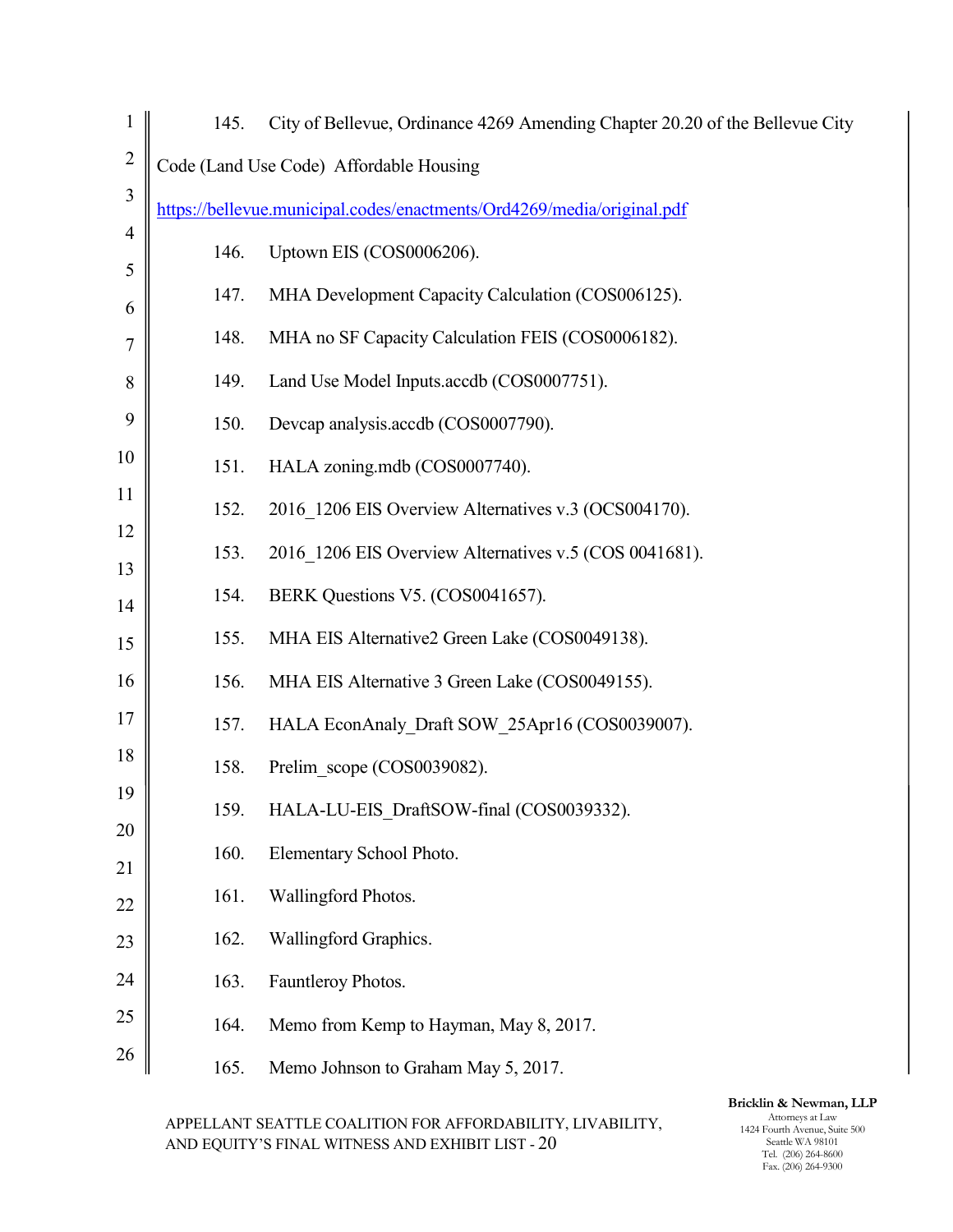| $\mathbf{1}$        | 166. | Central Area Action Plan.                                                        |
|---------------------|------|----------------------------------------------------------------------------------|
| $\overline{2}$      | 167. | Central Area Built Environment.                                                  |
| 3                   | 168. | Upzones Occur in Poorer Neighborhoods.                                           |
| $\overline{4}$<br>5 | 169. | Public Engagement (07-28-2017).                                                  |
| 6                   | 170. | Historic Seattle to OPCD, Aug. 4, 2017.                                          |
| 7                   | 171. | The Fremont Neighborhood Plan.                                                   |
| 8                   | 172. | Historic Buildings Wallingford.                                                  |
| 9                   | 173. | Map of Wallingford Historic Buildings.                                           |
| 10                  | 174. | Wallingford Capacity Analysis 2015.                                              |
| 11                  | 175. | Wallingford Comp. Plan Amendment App.                                            |
| 12<br>13            | 176. | Wallingford Historic Buildings Exhibit.                                          |
| 14                  | 177. | Wallingford Position.                                                            |
| 15                  | 178. | Wallingford UV.                                                                  |
| 16                  | 179. | Westwood-Highland Park- Preferred Alternative with exhibit photo numbers.        |
| 17                  | 180. | Westwood-Highland Park UV photos.                                                |
| 18                  | 181. | WWHP zone map.                                                                   |
| 19                  | 182. | Parcel Totals and Redevelopable Totals in Central Area                           |
| 20<br>21            | 183. | McGee, Henry Seattle's Central District, 1990-2006: Intergration or Replacement? |
| 22                  |      | (2007)                                                                           |
| 23                  | 184. | Comparison Cities MHA with Map (Dec. 2017)                                       |
| 24                  | 185. | MHA FEIS: Affordable Housing Unit Production                                     |
| 25                  | 186. | Seattle Office of Housing Annual Investments Report (March 2018).                |
| 26                  | 187. | Seattle Historic Sites - Central Area (DON website search results)               |
|                     |      |                                                                                  |

## Bricklin & Newman, LLP